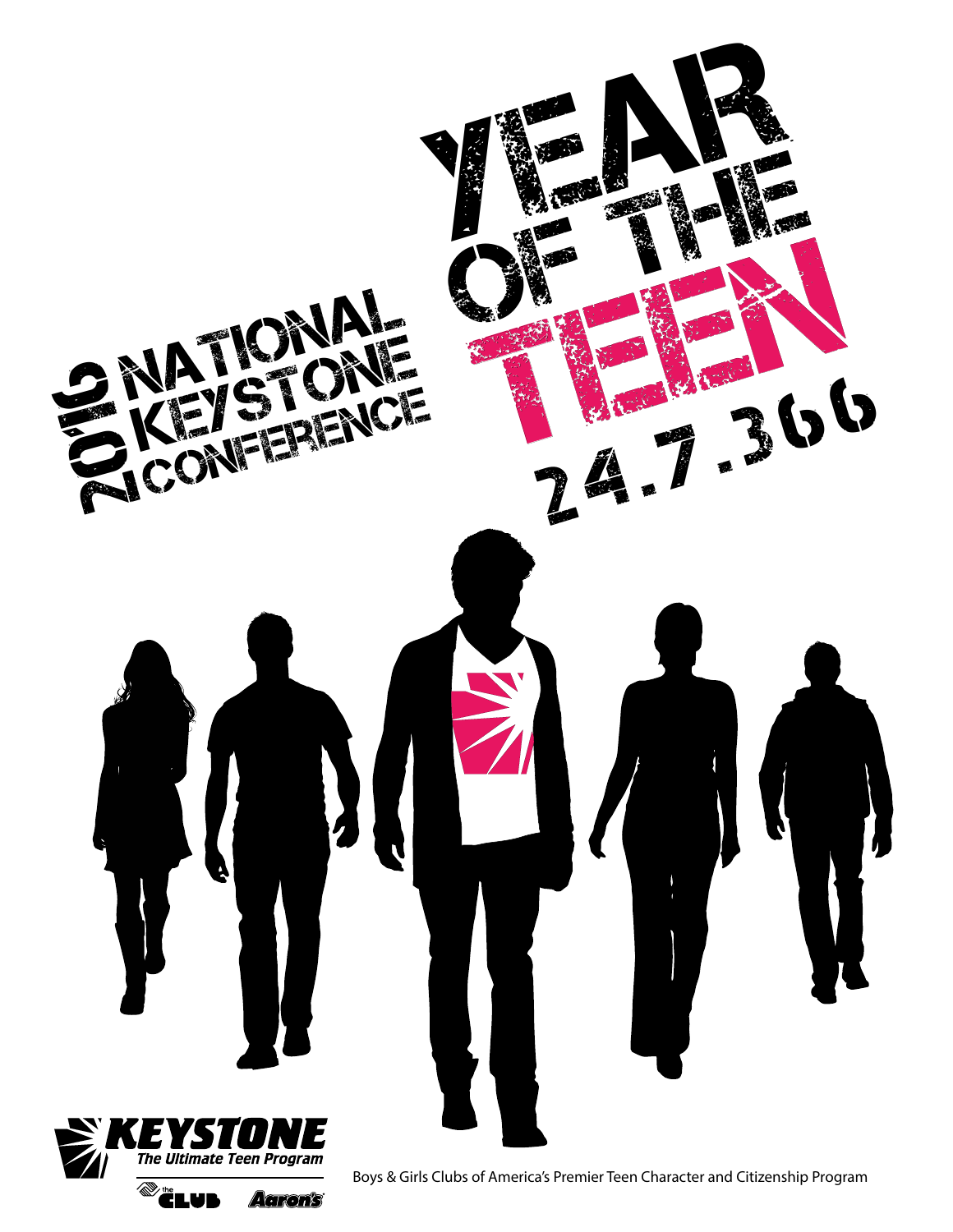

## TOP THREE REASONS

### YOU WON'T WANT TO MISS THE 2016 NATIONAL KEYSTONE CONFERENCE:



You will join the biggest National Keystone Conference ever, as 2,500 Keystoners and advisors take over the great city of Dallas, Texas.



You'll have high-energy and engaging leadership experiences from expos to workshops, showcases and activities designed to reinforce Keystone's four focus areas.



It's leap year! That's right – you're going to need the energy, inspiration and passion to celebrate teens for a full 366 days in 2016 – and National Keystone Conference is the place to get it!

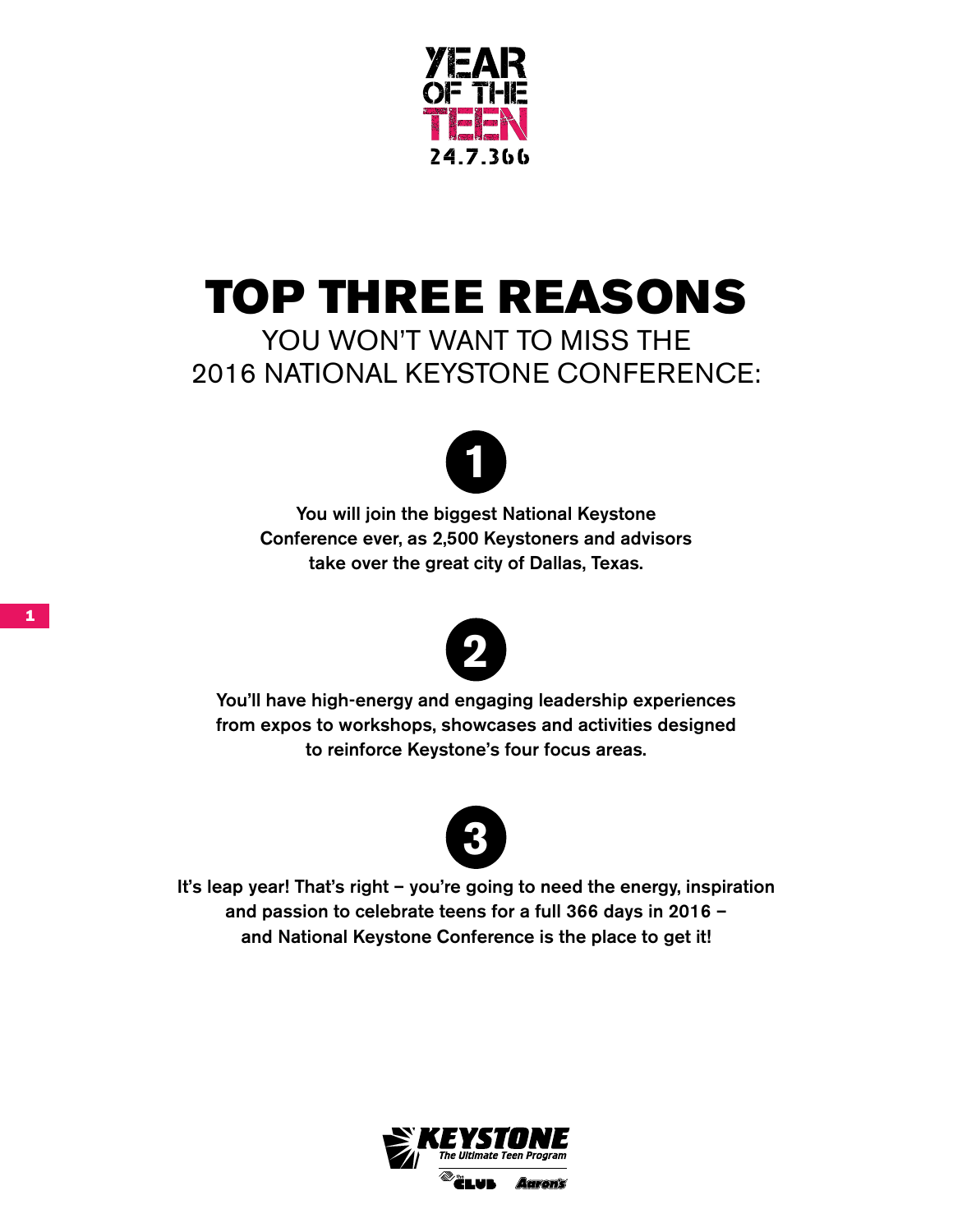

#### **Purpose**

The National Keystone Conference is Boys & Girls Clubs of America's premier teen conference. The conference provides Keystoners with positive leadership experiences to engage and socialize with peers, explore teen issues relevant to their lives and develop skills to support and enhance service and leadership efforts in their Clubs and communities.

#### **Objectives**

- 1. Develop and enhance leadership skills enabling participants to be leaders and ambassadors in their Clubs and communities in the following Keystone focus areas: academic success, career exploration, community service projects and teen outreach.
- 2. Promote the values of good character, unity, freedom, justice, democracy and opportunity for all.
- 3. Develop an increased awareness and appreciation for diversity and the value of tolerance.
- 4. Encourage the expression of teen voice in thought-provoking sessions, activities and hands-on learning opportunities.
- 5. Establish positive relationships with peers from throughout the U.S. and around the globe.

#### **Acknowledgments**

The 2016 National Keystone Conference would not be possible without the generous support of Aaron's, Inc. (www.aarons.com).

BGCA gratefully acknowledges the support of this year's co-host organizations, Boys & Girls Clubs of Greater Dallas and Boys & Girls Clubs of Greater Fort Worth. We extend our deep appreciation and recognize the efforts of the staff and volunteers. These dedicated professionals are a tremendous asset in planning the 2016 National Keystone Conference.

Finally, BGCA thanks the members of the National Keystone Conference Steering Committee and National Keystone Advisory group, as well as other Keystone Club advisors and conference volunteers for their assistance, guidance and support.

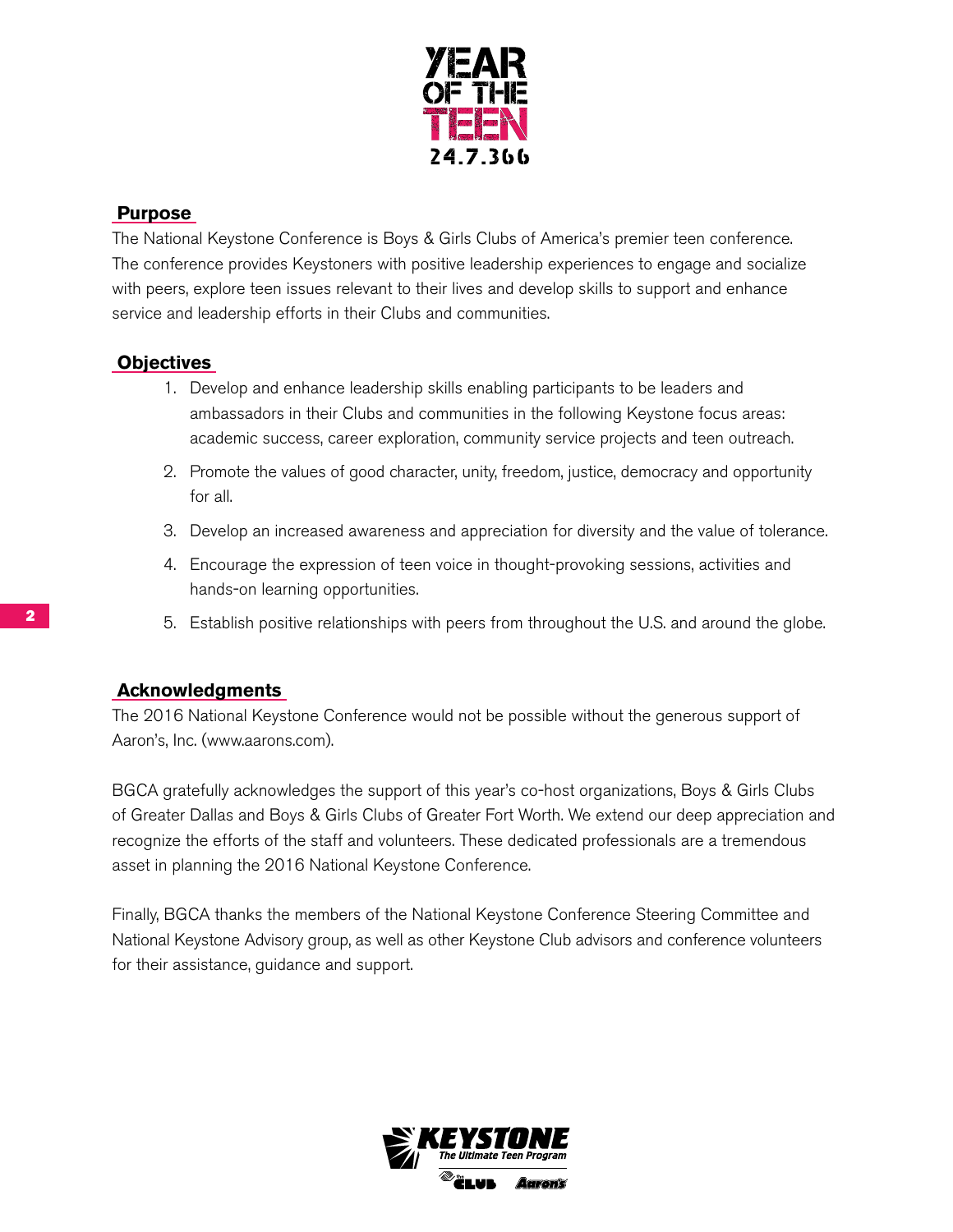

#### **Location**

Dallas is not only a major city but the largest urban center of the fourth most populated metropolitan area in the United States. The city is the largest economic center of the 12-county Dallas–Fort Worth–Arlington metropolitan area commonly referred to as DFW. Dallas combines moderate weather, year-round sports and true Southern hospitality. Known for its barbecue, Tex-Mex or authentic Mexican foods, Dallas appeals to a melting pot of cultures. Dallas' pioneering spirit is alive and well and contributions from its residents enrich the community and quality of life.

Discover some of what Texas has to offer. Here are just a few of the available attractions:

#### Dallas World Aquarium

Catch the adventure of The Dallas World Aquarium where exotic birds fly in the rain forest. Species of toucans can be seen lounging around and endangered animals, such as Orinoco crocodiles and giant river otters just hang out.

1801 N Griffin St, Dallas, TX 75202; (214) 720-2224 http://www.dwazoo.com

#### Dallas Zoo

The Dallas Zoo is home to more than 2,000 animals and thriving with new exhibits such as the Koala Walkabout.

650 S R L Thornton Fwy, Dallas, TX 75203; (469) 554-7500 http://www.dallaszoo.com

#### Perot Museum of Nature and Science

Test your curiosity and put your brain into overdrive at the Perot Museum of Nature and Science. Here you can race against a virtual T. Rex, touch a tornado or do battle in a remote-controlled robot arena.

2201 N. Field Street Dallas TX 75201; (214) 428-5555 http://www.perotmuseum.org

#### African American Museum of Dallas

The African American Museum is the only institution of its kind in the Southwest offering an impressive collection of African and African American art, featuring one of the largest folk art collections in the nation.

3536 Grand Ave, Dallas, TX 75210; (214) 565-9026 http://www.aamdallas.org

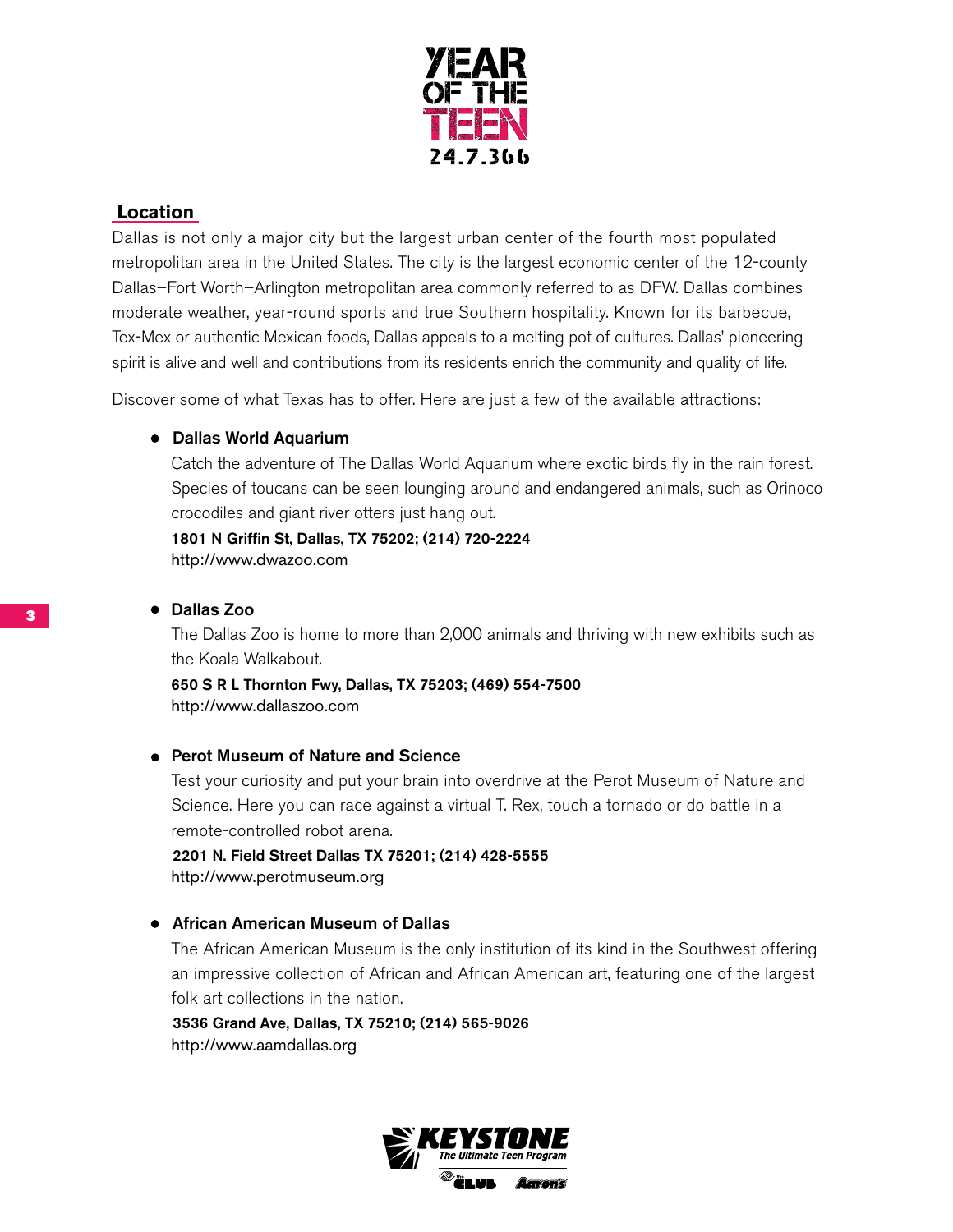

#### Six Flags

Enjoy more than 100 thrilling rides and attractions, including mega-coasters like Titan and the Texas Giant. 2201 Rd to Six Flags St E, Arlington, TX 76011; (817) 640-8900

https://www.sixflags.com/overtexas

#### The Sixth Floor Museum

The Sixth Floor Museum at Dealey Plaza presents an exhibition exploring the life of President John F. Kennedy, his presidency, his tragic death in Dallas and the aftermath of his assassination, all within the context of presidential and contemporary history.

411 Elm Street, Dallas, TX 75202; (214) 747-6660 http://www.jfk.org

## PROGRAM HIGHLIGHTS

2,500 Keystoners and advisors will take over the Omni Dallas Hotel and Kay Bailey Convention Center in Dallas. Conference participants will enjoy a three day experience that drives home the four focus areas of Keystone. They'll enjoy sessions that address critical teen issues, promote community service, encourage inclusion and helps teens take their local Keystone Club to the next level. The conference will feature interactive, high-energy experiences in the areas of academic success, healthy lifestyles and career exploration while inspiring Keystoners to pursue their passions. The National Keystone Conference will also offer opportunities for teens to hang out, network and just have fun. The games room and social media engagement opportunities will keep Keystoners engaged throughout the entire conference. The National Keystone Conference program is designed to celebrate and elevate Keystone Clubs, 24 hours a day, 7 days a week and 366 days per year.

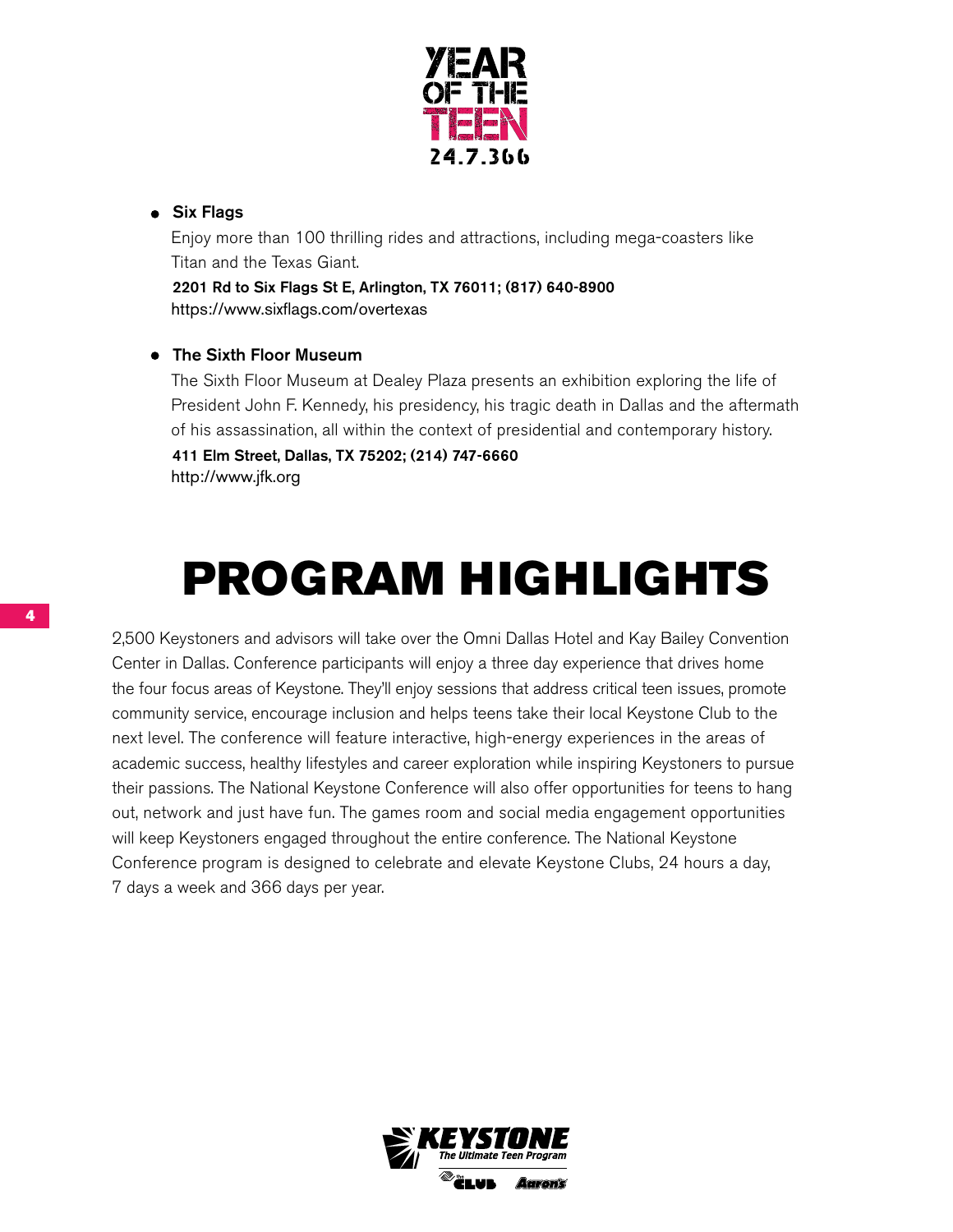

## ON-SITE EXPERIENCE HIGHLIGHTS

#### **Expos**

The Keystone conference kicks off on Thursday with the dynamic **SMART Girls** and Passport to **Manhood Expos.** Teens will engage in these gender specific workshops that showcase information and resources that address their specific needs and interests. The **College, Career and Workforce Development Expo** will provide all Keystoners with access to high quality experiences where they can interact with representatives from Institutions of higher learning, learn and develop new skills and gain exposure to the limitless opportunities of their future.

#### **Program Track**

Keystoners will explore key issues important to their journey as young adults through the Issues and Answers track – *What's on My Plate*. They will develop new skills while refining existing ones to help them take their Keystone Club to the next level in the Keystone 2.0 track– *Finding Your Gold*. Participants will explore their passions as a way to ignite change in their Clubs and communities through the Just for Fun track – *Believe in the Hype*.

#### **Super Sessions**

Alongside the country's top agencies and organizations in the field of service, character and leadership, conference participants will explore the key issues facing teens today. Thought provoking conversations will provide Keystoners with the tools and skills necessary to classify, cope and encourage change in their lives, Clubs and community.

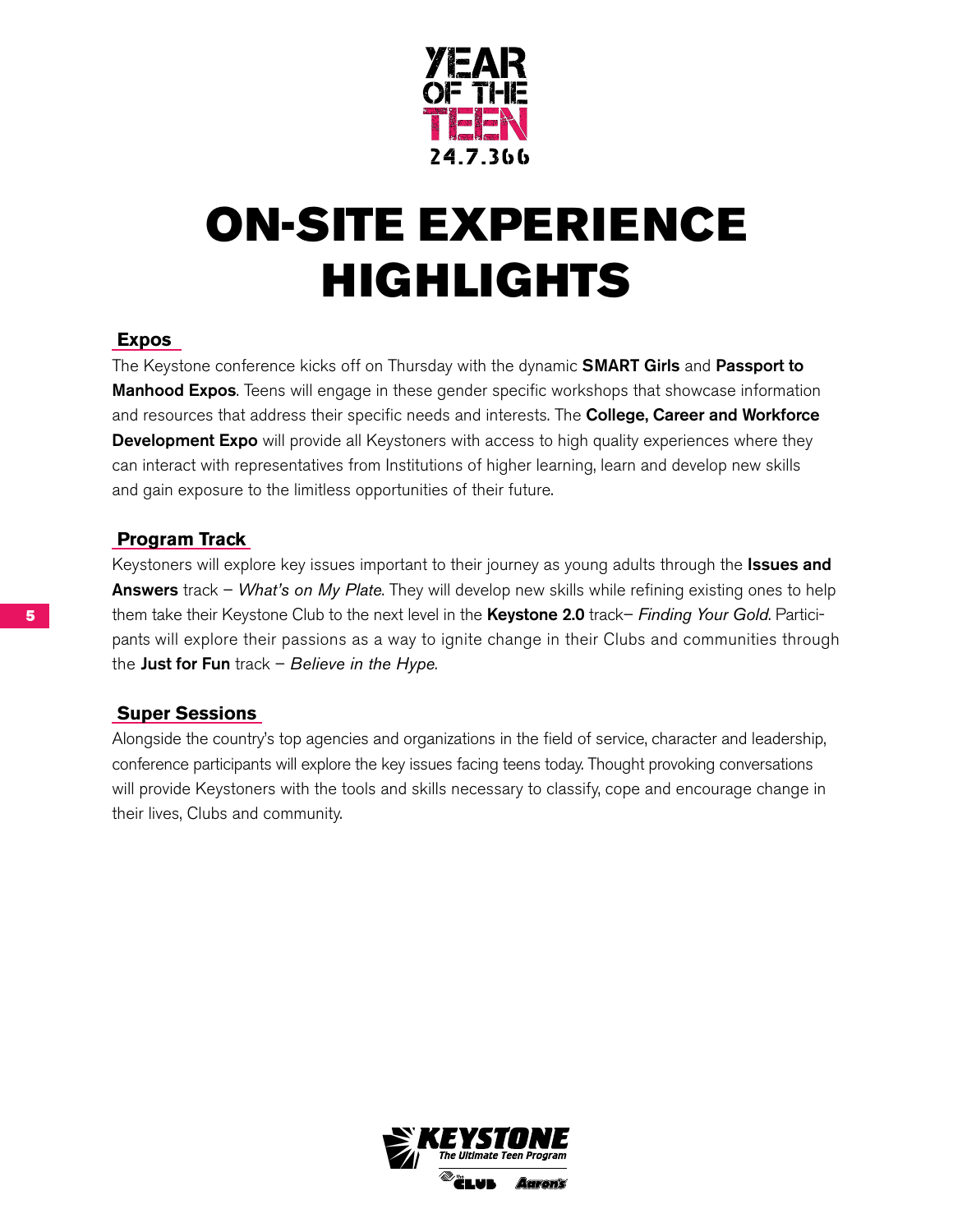

# OFF-SITE EXPERIENCE HIGHLIGHTS

#### College Experience

These exciting experiences will give attendees a taste of college life as they spend the day at a local university, trade or technical school. Teens will learn about financial aid and college admissions requirements as well as meet college students and more. *Limited to 350 participants.*

#### Career Experience

These exciting experiences will allow Keystoners to visit local businesses in the Dallas/Fort Worth area. Keystoners will get the chance to shadow professionals in their work environments and expand their awareness of various careers. *Limited to 350 participants.*

#### Community Service Experience

Service is an essential part of the Keystone Club experience, and we want to create lasting change in the state of Texas. This experience will allow attendees to work together on a substantive community service project in the Dallas/Fort Worth area. *Limited to 500 participants.*

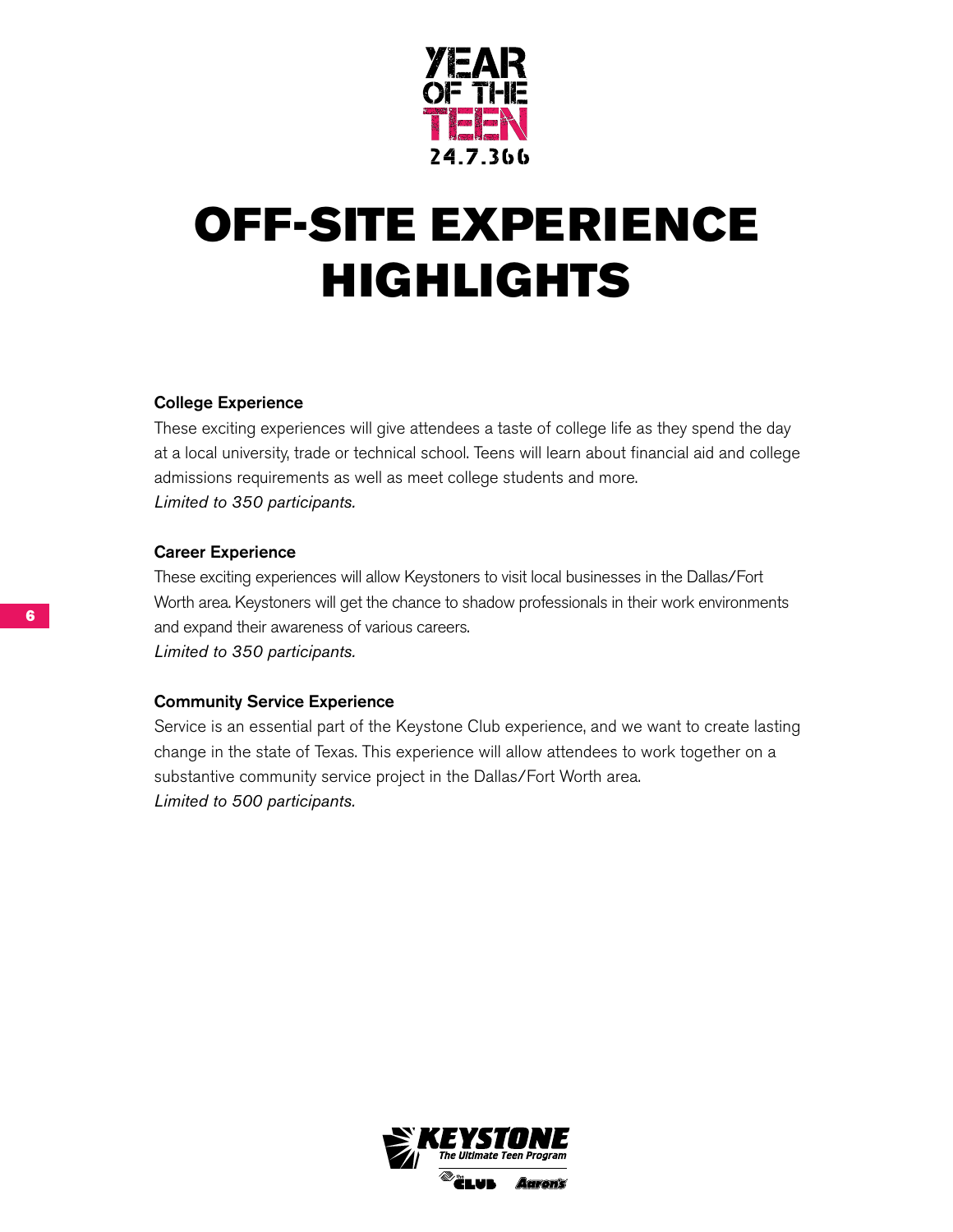

## EVENING ENTERTAINMENT

#### **Thursday Night: On-Site Activities**

The Luck of Keystone themed night will allow attendees to show their skills on the dance floor, challenge their friends in the games room, or test their luck at the ever popular Talent Show. Green or not, we guarantee they will have a blast.

#### **Thursday Night: Off-Site Activities**

#### These off-site sporting events require pre-registration.

Stay active and explore what it means to have a healthy lifestyle by participating in exciting on the field experiences through sports tournaments, games and activities.

#### **Friday Night: On-Site Activities**

#WeOwnTexas showcases the Friday night tradition of #WeOwnFridays with a taste of Texas. The mechanical bull will surely test the resiliency of attendees while they feast on traditional Texas cuisine.

#### **Friday Night: Off-Site Activities**

#### These off-site sporting events require pre-registration.

Enjoy a second night of activity and friendly competition. Practice your healthy lifestyle by participating in exciting athletic experiences through more tournaments, games and activities.

#### **Saturday Night Activities**

Immediately following the closing General Session, enjoy one last opportunity to mingle with your peers from around the globe.

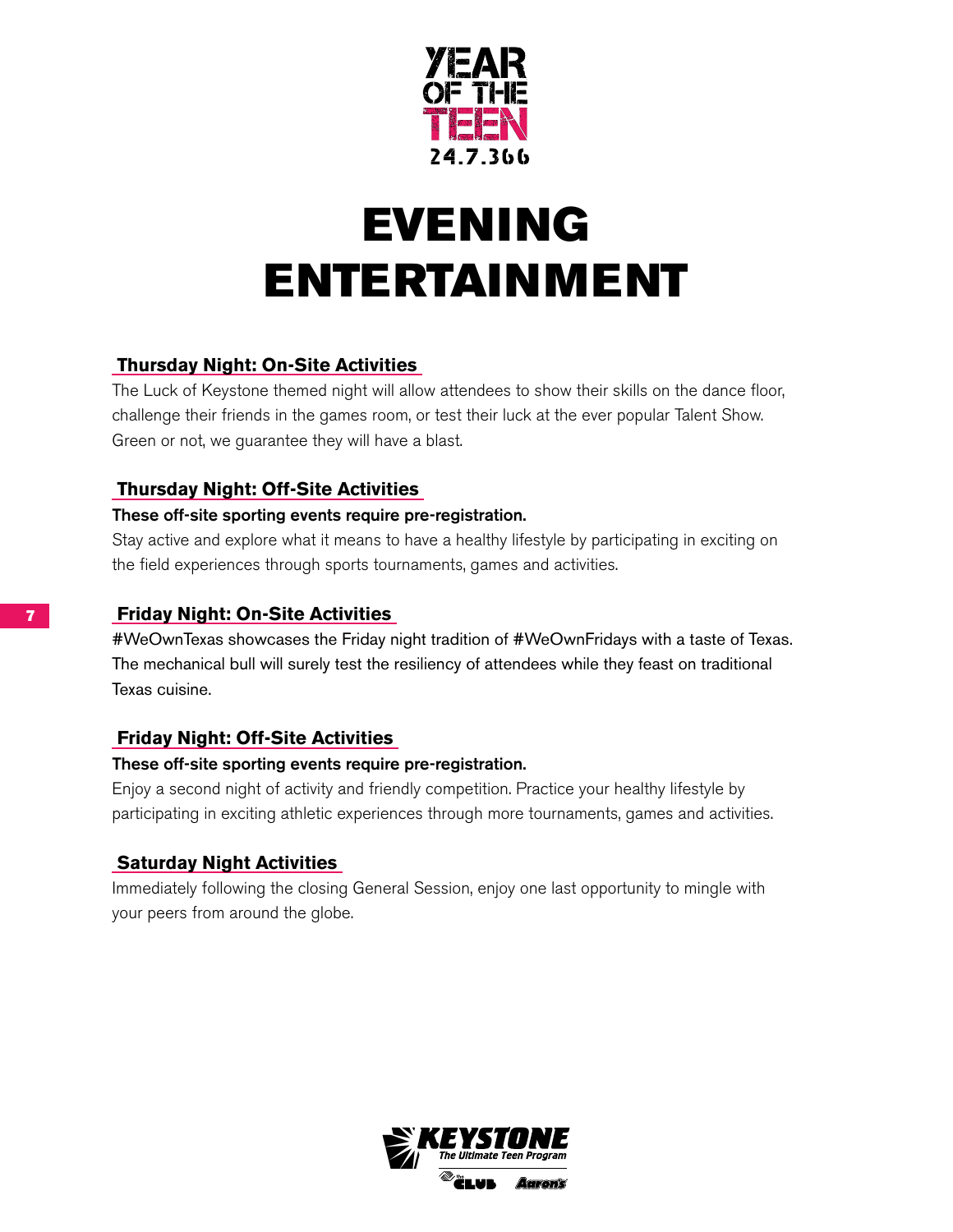

# GETTING INVOLVED IN THE CONFERENCE

#### **Become a myclubmylife.com reporter**

Attend the **myclubmylife.com** reporter training to become an official conference reporter. You will have an opportunity to capture key highlights of the conference. Assignments will be made on a first-come, first-served basis.

#### **Social Media Crew**

We are looking for teens who are active on social media to help promote the conference, create engagement, and encourage other attendees to share their conference experiences on social media. If you are active on Facebook, Twitter, Instagram, Snapchat or Whisper, this is the job for you.

#### **Bloggers Row**

Are you interested in being a writer or blogger? Want to help share the conference through the eyes of a Keystoner? As part of Bloggers Row, you'll report on conference events and your experiences at the conference. The blog posts will be shared for those not attending the conference so they can see firsthand what everyone is experiencing. If this opportunity is of interest to you, look for the application to participate as the conference gets closer.

#### **Submit a Nomination for Advisor of the Year**

Nominate someone for this special honor. Nominees must have been Keystone Club advisors for at least two years. The nominee must attend the conference. Applications will be posted on www.myclubmylife.com by Dec. 8, 2015.

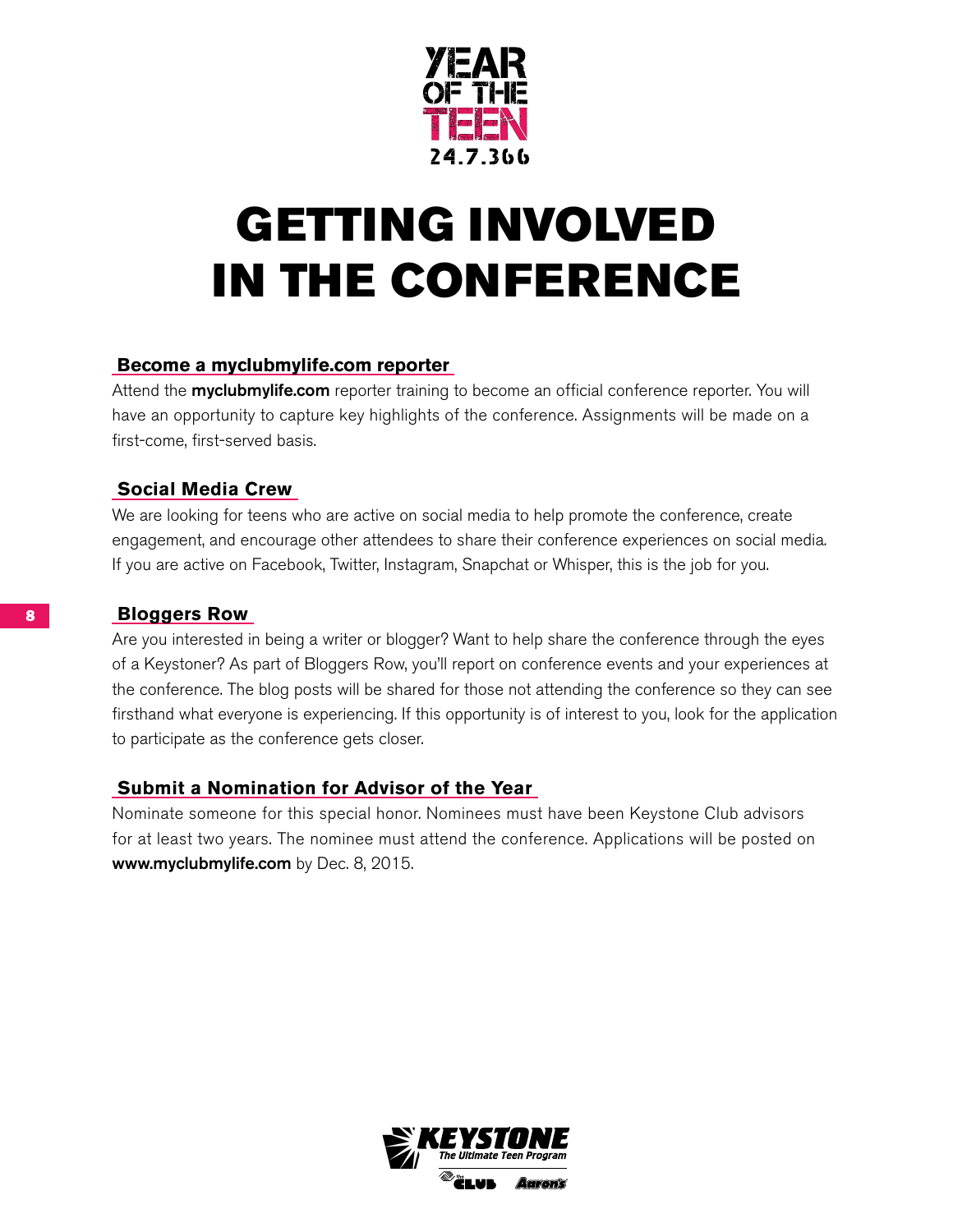

# CONFERENCE REGISTRATION AND ELIGIBILITY

Registration is limited to 2,500 Keystoners and advisors. Everyone must register prior to the conference. No registrations will be accepted at the conference. Early-bird registration will open to all 2014-15 and 2015-16 Silver, Gold, Legacy Keystone Clubs on **Nov. 17, 2015**. Regular registration opens for 2014-15 and 2015-16 chartered Keystone Clubs on Dec. 2, 2015.

To be eligible to attend the conference, your Keystone Club must meet the following requirements:

- 1. All 2014-15 Chartered, Silver, Gold, Legacy Keystone Clubs are eligible to attend the conference. All current Keystone Clubs that charter or upgrade to Silver, Gold, Legacy before Dec. 31, 2015 will also be eligible to attend the conference.
- 2. Keystone Club members must be 14-18 years old at the time of the conference.
- 3. Keystone Club members must be accompanied and supervised by an advisor who is at least 23 years of age. A ratio of at least one advisor to every six Keystoners is required. Advisors attending the conference should be paid Boys & Girls Club professionals, have at least one year of experience as a Keystone Club advisor and must have advised the attending Keystone Club for at least one year. The Keystone Club advisor named on the charter must accompany the group. No substitutions permitted. The advisor must attend all advisor sessions and must be prepared to stay out in the hotel hallways in the evenings to enforce the Keystoners' curfew. All chaperones must have undergone a background check in accordance with BGCA's membership requirements.
- 4. Keystone Club delegates must:
	- Have been active Keystone Club members for at least six months
	- Have helped organize and/or participated in activities in each of the four focus areas of Keystoning
	- Be in good standing at the Club/Teen Center with no major disciplinary problems

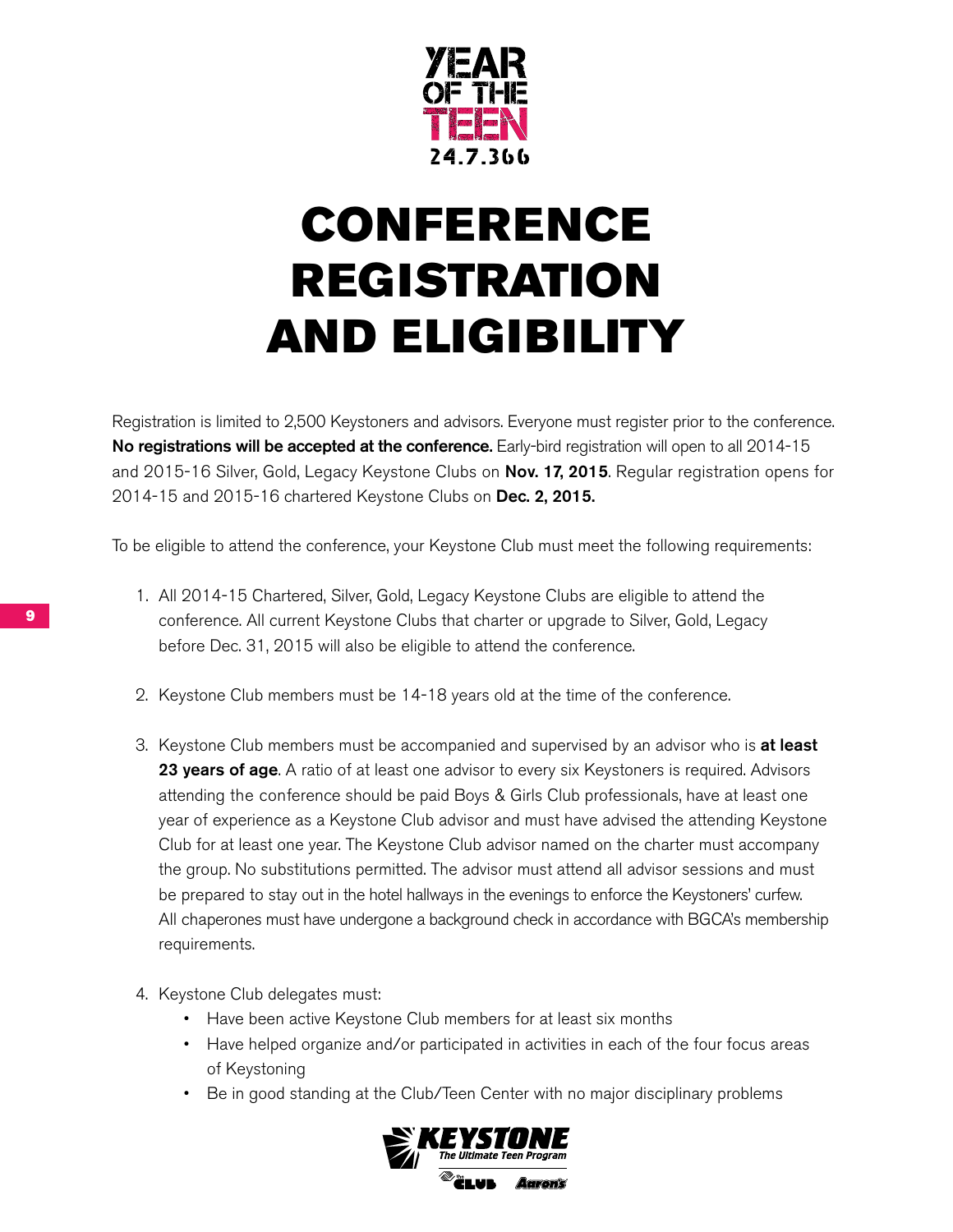

5. Organizations sending multiple Clubs to the conference should identify one staff member from their organization to serve as the primary contact for the entire group. When possible, a management staff member should be identified.

#### **Advisor Duties**

When a Keystone Club consists of both male and female members, it is **required** that at least two advisors, one of each gender, accompany the group to the conference. The conference behavior code for advisors and Keystoners **must be** submitted electronically as part of the online registration process. It is the advisor's responsibility to ensure all Keystoners are briefed on, sign and abide by this code of conduct. Advisor and Keystoner misconduct will be reported to the Club's CEO.

#### **How to Register**

Advisors who are eligible to attend the conference will receive an email invitation to register. This email will contain a direct link to the online registration page.

**Parental Permission/General Waiver Advisors** forms will be provided during the pre-confirmation stage of registration. Make two copies of the signed forms for each Keystoner. Mail, fax or email one copy to Boys & Girls Clubs of America.

Mailing address: National Keystone Conference 1275 Peachtree St. NE, Atlanta, GA 30309-3506 **Fax:** 404.487.5840 Email: keystoneclubs@bgca.org

*Bring and retain the second copy throughout the duration of the conference.*

Your CEO and/or unit director will be copied, via email, on all correspondence and must reply to confirm his/ her knowledge and approval of your Club's registration to attend this event. Clubs must submit a Parental Permission/General Waiver Form and a signed Conference Behavior Code for all attending Keystoners, and a signed conference behavior code for all attending advisors to BGCA's national office; pay all registration fees in full; and receive approval from the CEO and/or unit director to receive final confirmation.

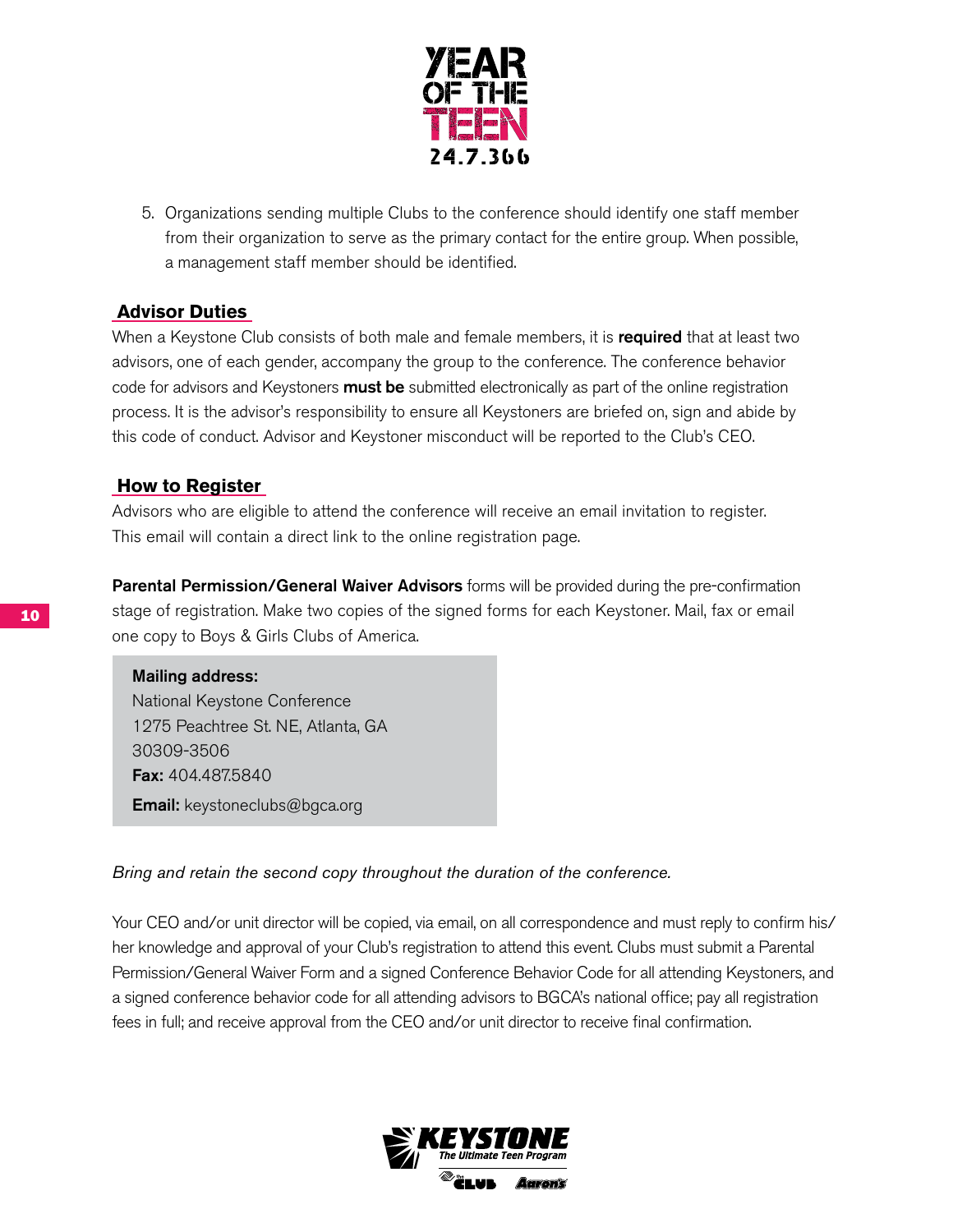

The Conference Behavior Codes for Keystoners and Advisors will be made available during the pre-confirmation stage of registration. All attending Keystoners and advisors must sign a behavior code. Make two copies of the signed behavior code. Mail, fax or email one copy to Boys & Girls Clubs of America.

#### Mailing address:

National Keystone Conference 1275 Peachtree St. NE, Atlanta, GA 30309-3506 Fax: 404.487.5840 **Email:** keystoneclubs@bgca.org

*Bring and retain the second copy throughout the duration of the conference.*

#### **Cost**

The registration fee is \$135 per Keystoner and/or advisor. This fee includes admittance to conference workshops, all on-site activities, transportation to off-site events, select meals, the invitation-only Legacy and Gold Keystone Club social, an awards celebration, and a conference T-shirt and backpack. REGISTRATION FEES ARE NON-REFUNDABLE. This fee DOES NOT include the hotel cost.

## TRAVEL POLICY FOR BGCA-SPONSORED YOUTH EVENTS

All local organizations must follow this policy when attending a Boys & Girls Clubs of America sponsored youth event. In case a local organization's policies are less stringent than BGCA's policies, the local organization must follow BGCA's policies during the specific event.

a. No Club member should travel to a BGCA-sponsored event alone.

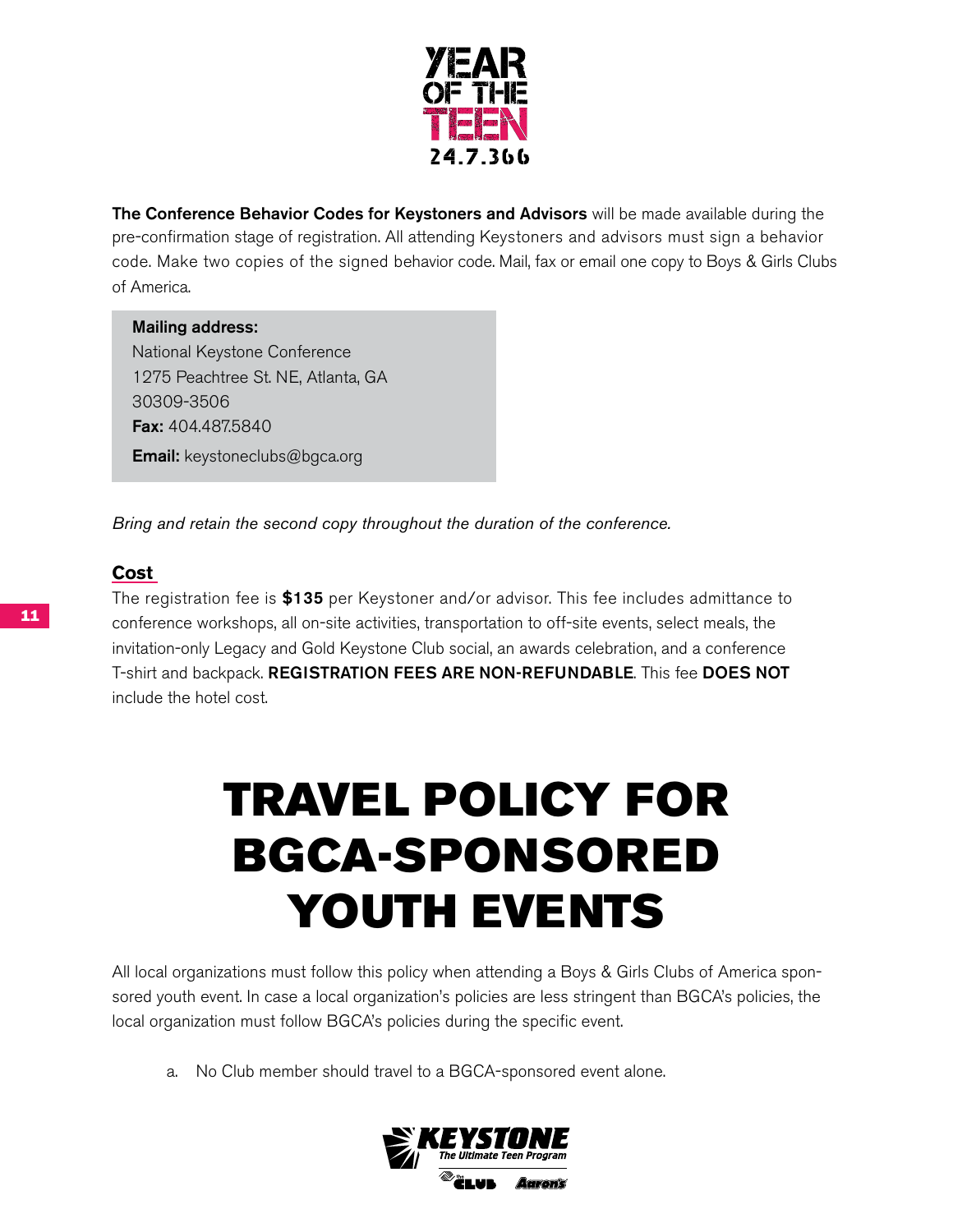

- b. During overnight travel, if members room with other youth, they shall be of the same gender and should be of similar age.
- c. Adult chaperones will stay in separate rooms from members. However, if a local organization's policy allows it, an adult chaperone may share a room with same-gender youth if there are multiple youth in the room. In such approved cases, the adult chaperone does not share a bed and written consent must be given by the youth's parents or guardians. Regardless of a local organization's policy, an adult chaperone shall not share a hotel room or other sleeping arrangements with a youth alone.
- d. Adult chaperones must be current employees of the local Boys & Girls Club, have successfully passed a criminal background check that is no more than 12 months old, and have been employed with the Boys & Girls Club for at least one year. The chaperone must be a full-time employee who is at least 23 years old, unless a local organization's policy allows part-time staff or those ages 21 to 22. In which case, written consent must be given by the youth's parents or guardians.
- e. Minimum ratio of one adult chaperone to six youth must be maintained.
- f. When only one adult chaperone and one youth travel together, the youth must have his/ her parents' or legal guardian's written permission in advance to traveling alone with the adult chaperone. Reasonable efforts should be made to minimize the amount of time one adult is alone with a youth.
- g. All youth and chaperones must review and sign appropriate codes of conduct. Youth codes should be reviewed and signed by the parent or legal guardian, as well.

*By attending this Boys & Girls Clubs of America sponsored event, the local Club is certifying that it has received the travel policy for BGCA sponsored events and met all requirements.* 

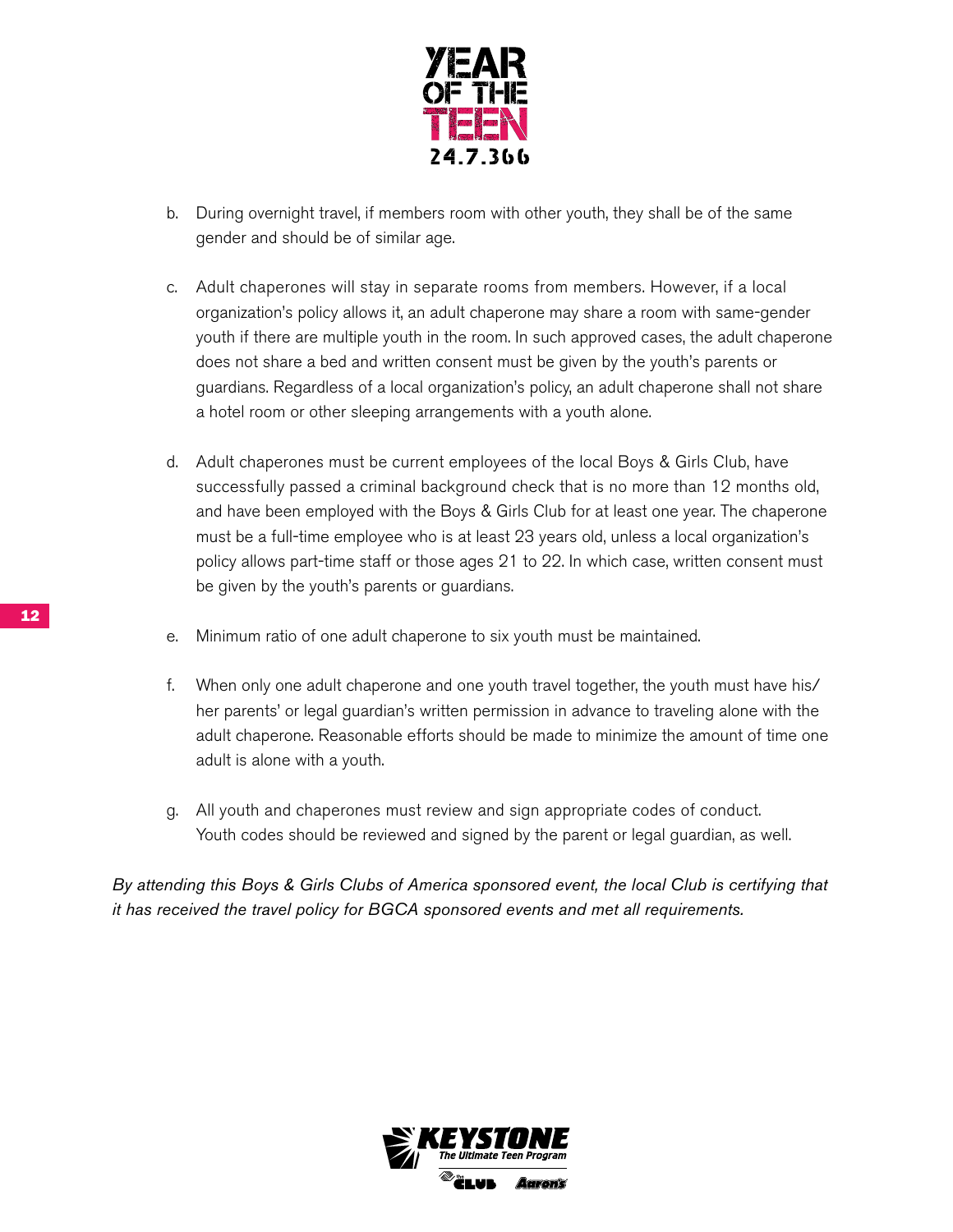

## PLANNING YOUR CONFERENCE BUDGET

#### **Air Travel**

Air travel arrangements are the responsibility of attendees. The Dallas/Fort Worth International Airport (DFW) is the airport closest to the host hotel.

#### **Hotel**

Everyone attending the conference must stay at the Keystone Conference host hotel. The host hotel is the Omni Dallas Hotel. The group rate for all room types (single/double/triple/quad) for the conference is \$165, plus taxes and fees, for a grand total of \$183.15 per room per night.

Hotel registration instructions will be provided after your registration has been confirmed.

#### **Ground Transportation**

The Omni Dallas Hotel does not offer complimentary shuttle service. The following options and rates are available at surrounding airports. Be sure to check online for special pricing and discounts.

#### **SuperShuttle**

Approximate costs (not including driver tip) for a shared shuttle ride is \$18/person one way; \$36 round-trip. Reservations may be made online.

#### 972-456-3128

http://www.supershuttle.com

#### City Shuttle

Approximate costs (not including driver tip) for a shared shuttle ride is \$16/person one way; \$32 round-trip. Reservations may be made online.

214-760-1998 http://www.cityshuttle.net

#### Go Yellow Checker Shuttle

Approximate costs (not including driver tip) for a shared shuttle ride is \$17/person one way; \$34 round-trip. Reservations may be made online.

#### 214-841-1900

http://www.yellowcheckershuttle.hudsonltd.net/res

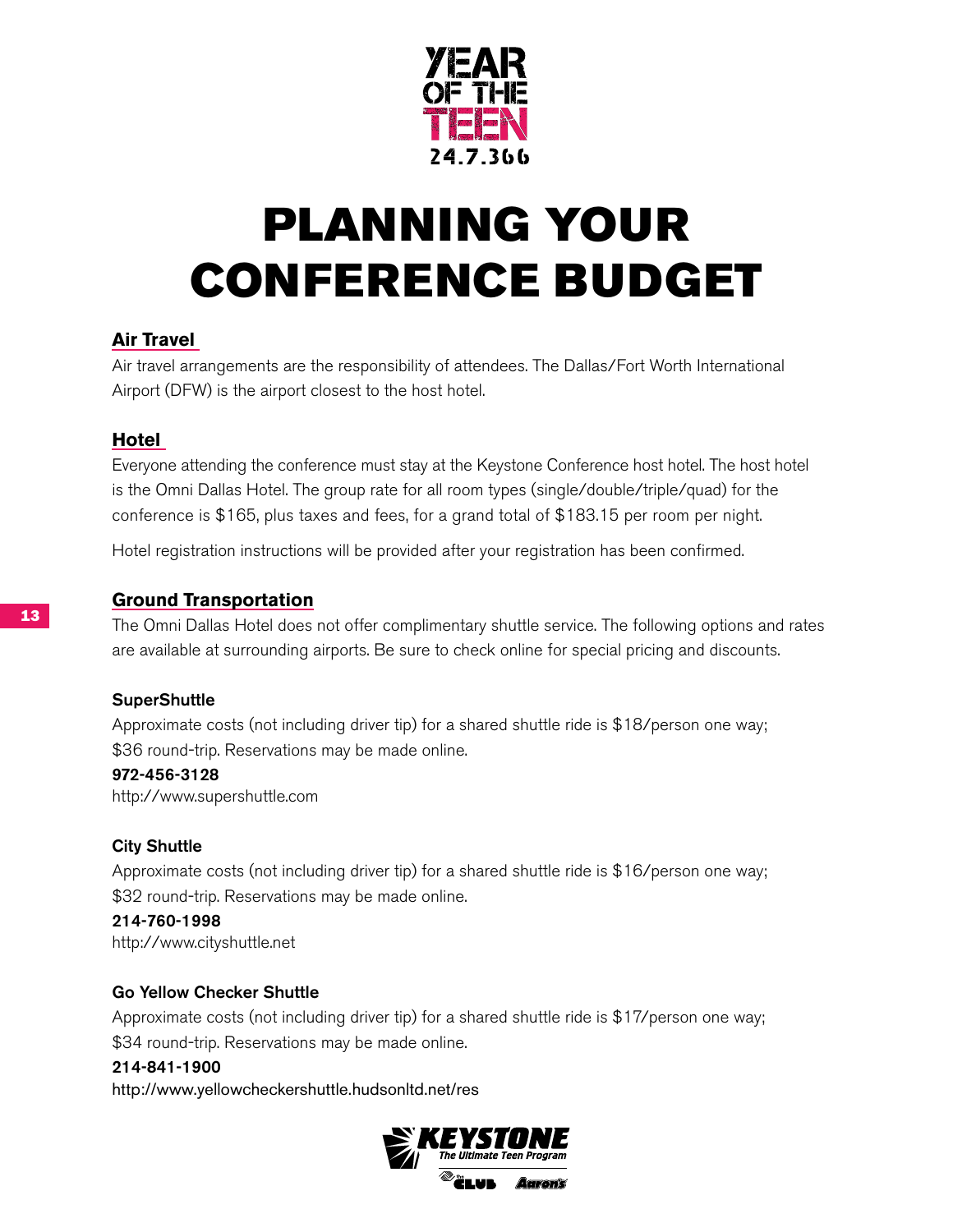

Taxis are available on the upper level of Terminals A, B, C and E, and on the lower level of Terminal D without a reservation for an approximate cost of \$45.

#### **Parking**

On-site self-parking for all vehicle types is available for \$20 per day. The hotel parking lot can accommodate cars, 15-passenger vans, mini-buses and motor coaches.

#### **Meals**

Your conference registration includes a continental breakfast on Friday and Saturday mornings, plus appetizers during evening activities on Thursday\* and Friday. Clubs should develop budgets that include all other meal costs. Advisors may want to distribute a daily meal allowance to their members for non-covered meals.

There are a number of eateries and restaurants within walking distance of the hotel. Local eateries will be printed in the conference program.

*\*Legacy and Gold Keystone Club members will also have appetizers on Thursday evening prior to the General Session at the Legacy and Gold Social (invitation only).*

#### **Attire**

Conference dress is business casual (collared shirts, blouses, khakis, slacks, skirts, dresses, comfortable shoes, etc.). Jeans, shorts and capris at an acceptable length; appropriate T-shirts; sweatshirts and sneakers are acceptable to wear during evening activities. Keystoners have the option to dress up for the Keystone Awards Celebration in celebration attire or they can wear Texas themed attire for the night. Attire for those who are registered for an off-site community service experience will be adjusted based on the nature of the service activity.

#### **Weather**

In Dallas, the average high temperature in March is 65°F to 72°F, and the average low is 46°F to 53°F degrees. Keystoners and advisors should dress accordingly. Due to cool temperatures in the hotel and the city, Keystoners are strongly encouraged to bring a light jacket or sweater to wear.

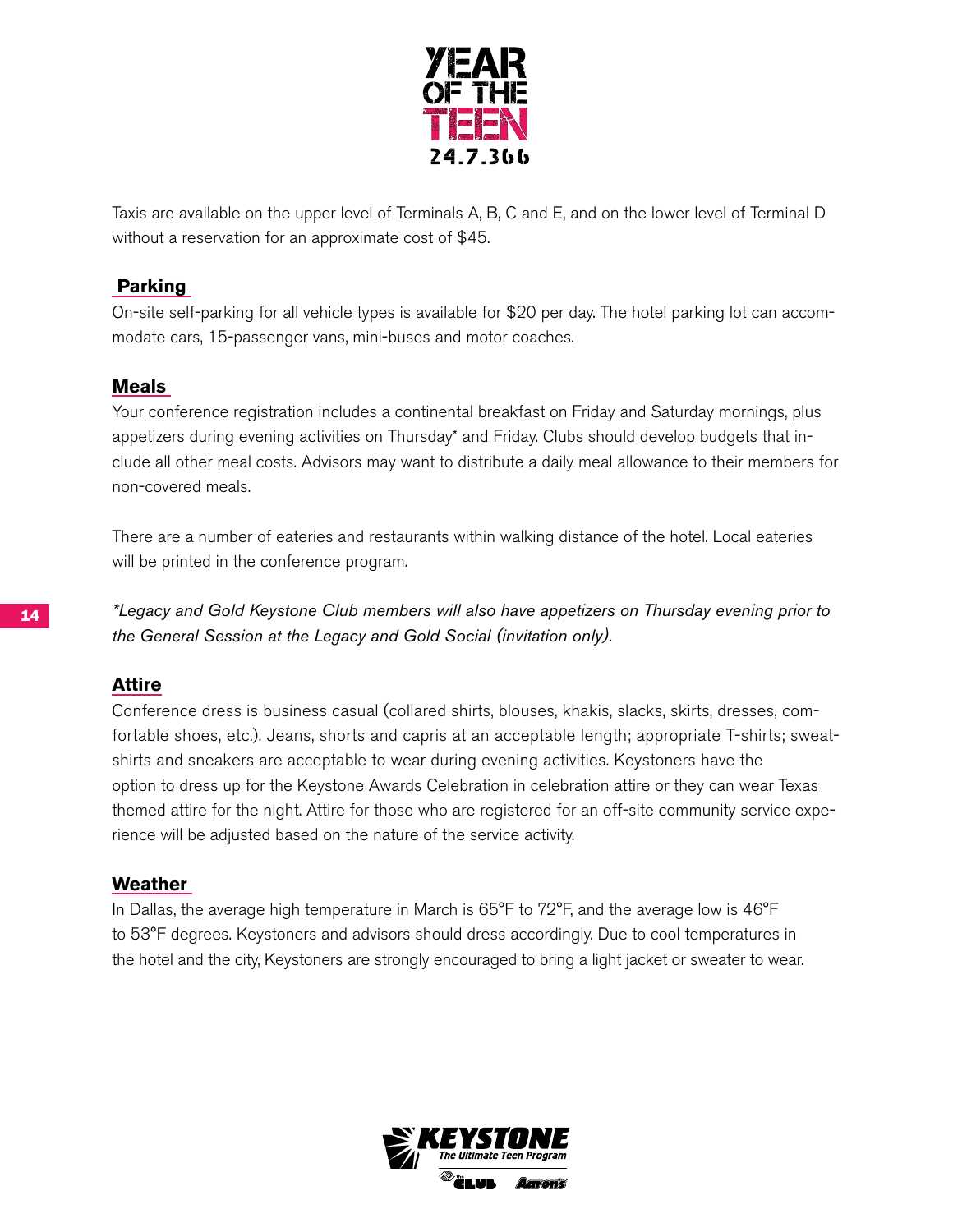

## PREPARATION GUIDE

A Resource to Prepare Your Keystone Club Members for Their National Conference Experience

#### **Background**

The National Keystone Conference will provide you and your Keystoners with a memorable experience that will last a lifetime. Keystone Club advisors play an integral role in ensuring a positive conference experience for Keystone Club members. The following checklist will help you prepare your Keystoners before the conference, maximize your Keystoners' conference experience, and provide steps to help Keystoners incorporate what they learn from the conference into their local Keystone Club program. Each step is important. All advisors should implement each item on this checklist. The success of the conference and the quality of your Keystoners' experience depend on it.

## BEFORE THE NATIONAL KEYSTONE CONFERENCE

**Keystoners must abide by conference rules and exhibit the highest standards of personal excellence.** Keystoners have been selected to attend the conference by meeting membership requirements of the Keystone program. Keystone Club members must be accompanied and supervised by a lead advisor who is at least 23 years old. The minimum age for all other chaperones is 21. A minimum ratio of one advisor to every six Keystoners is required. At least one attending advisor from each organization should be a paid Club professional. Advisors must have advised the attending Keystone Club for at least one year. When a Keystone Club consists of both **males and females,** we require **two advisors – one of each gender –** to accompany the group to the conference. Keystoners must be at least 14 years old at the time of the conference. All accompanying staff/volunteers must have undergone a criminal background check in accordance with Boys & Girls Clubs of America's membership requirements.

Keystoners selected for this conference must have demonstrated leadership skills and:

• Been an active Keystone Club member for at least six months

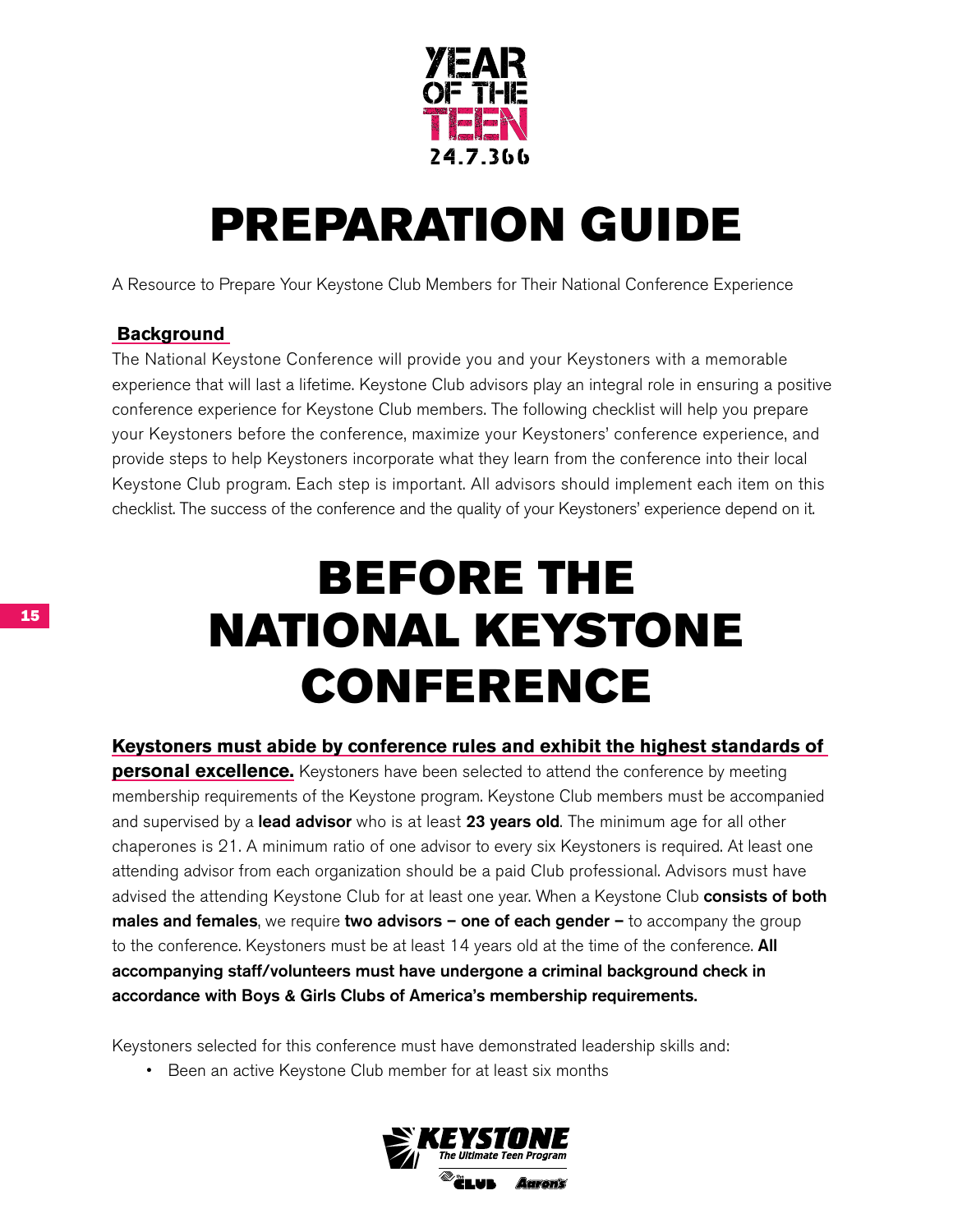

- Helped organize and/or participate in activities in each of the four focus areas of Keystone
- Be in good academic standing in school
- Be in good standing in the Club/Teen Center with no major disciplinary problems

**Provide Keystoners and all accompanying adults with a thorough understanding of the conference and its purpose.** The true Keystone Club experience begins with the year-round Keystone Club program offered at the local Boys & Girls Club. The experience teens gain in planning and organizing program activities, developing and participating in service projects, and enhancing leadership skills is an essential part of the Keystone program. Providing Keystoners with a good year-round Keystone program will help them better understand and appreciate the National Keystone Conference.

The National Keystone Conference is a leadership forum that helps Keystoners gain valuable knowledge and leadership experience. It is an honor and privilege to be selected as a conference delegate. Keystoners are expected to actively engage in conference sessions and activities, foster new friendships, share ideas and feedback, and have fun.

**Plan ways to involve Keystoners in the conference.** Review the conference registration packet with your Keystoners. Register Keystoners to attend an offsite experience. Encourage Keystoners to attend the myclubmylife reporter training or serve on the social media crew to play an integral role in capturing special conference moments. Once Keystoners commit to an assignment, stress the importance of following through. Details about Advisor of the Year, and myclubmylife reporter opportunities can be found in the conference preview and registration packet. A glossary of terms describing conference features is enclosed in this guide.

**Review the travel policy for BGCA-sponsored youth events.** Such events require youth from local Boys & Girls Clubs and their chaperones to travel together, often including overnight stays. All local organizations must follow this policy when attending a Boys & Girls Clubs of America sponsored youth event. In case a local organization's policies are less stringent than BGCA's policies, the local organization must follow BGCA's policies during the event. The complete policy is included in the Conference Registration and Eligibility section of this document.

**Review conference behavior standards with Keystoners and all adult advisors/ chaperones.** The very highest standards of behavior are expected. Be sure Keystoners and adults know they are expected to attend all sessions and briefings in their entirety, participate appropriately, abide by curfew, maintain a reasonable noise level, show respect for others, and dress

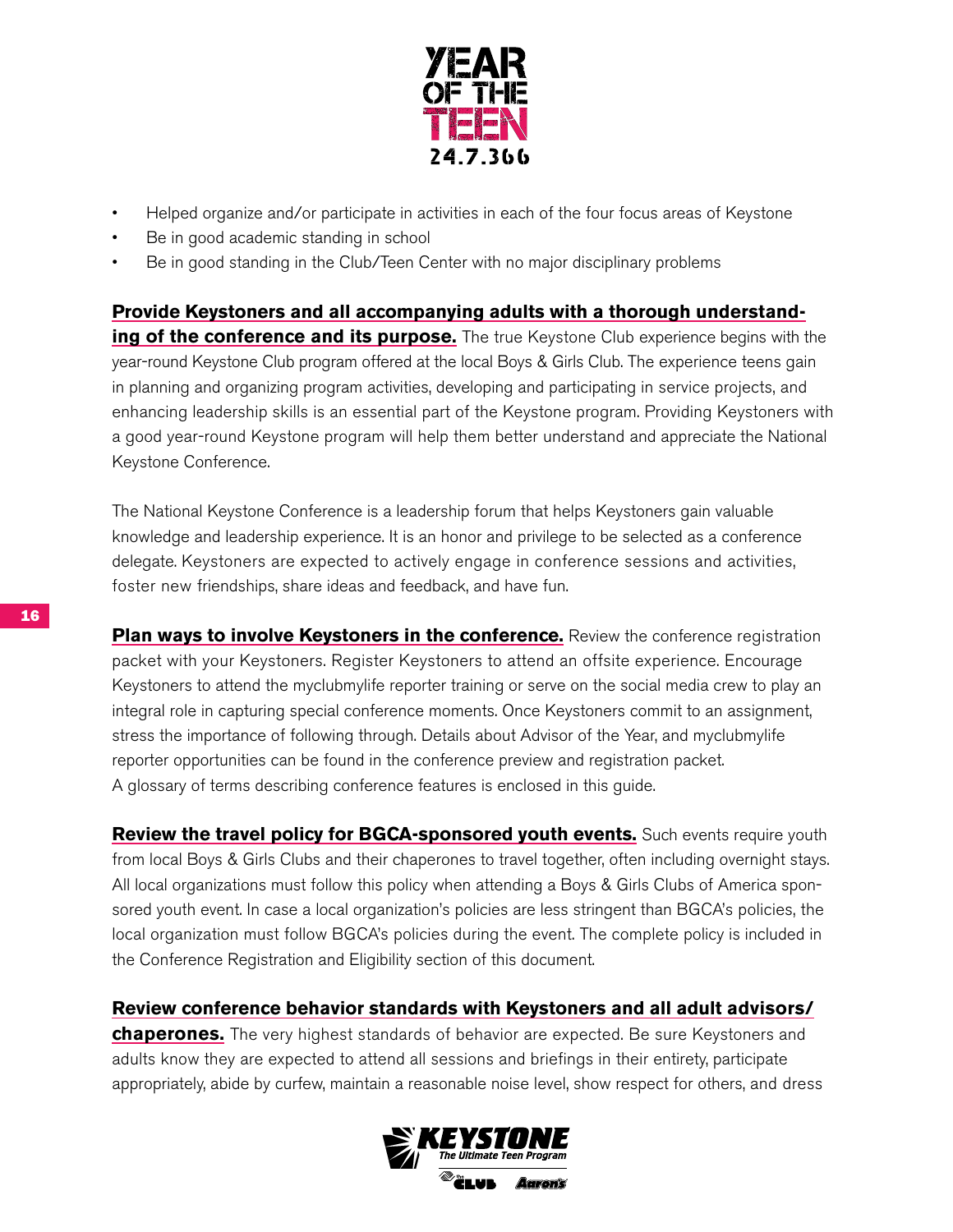

appropriately for a hotel conference setting. Emphasize that the use of alcohol, tobacco (including e-cigarettes) and other drugs are expressly prohibited. Coed visitation and violent or sexual behavior will not be tolerated. Misuse of balconies (climbing over balconies to other rooms, yelling on balconies, etc.) will result in the immediate dismissal of the Keystone delegate. The CEO will be called, and the cost of early travel back to the delegate's destination of origin will be incurred at the organization's expense. In all other cases of serious misbehavior, a Keystone Club may be asked to leave the conference.

CEOs are ultimately responsible for their Keystoners and advisors. They will be notified if any major issue arises.

**Meet with parents and/or guardians of Keystoners.** Explain the nature and purpose of the conference, as well as behavior expectations. Make sure all parents know about travel arrangements, hotel accommodations, dates and times for departure and return, and are provided with this information in writing. Ask all parents to sign the Parental Permission and Emergency Medical Release forms, which will be provided during the registration process. Submit one copy for each Keystoner to Boys & Girls Clubs of America, and retain one copy of this form. Bring these forms to the conference. The appendix of the Conference Preparation Guide contains the Conference Behavior Code for Keystoners, the Conference Behavior Code for Advisors, a sample letter to parents, a sample letter to school officials, and a sample parent orientation outline.

**Brief your unit director.** Prior to the conference, review your travel plans and itinerary with your unit director. Provide the unit director with a written itinerary and telephone numbers where you can be reached.

Budget adequately for necessary travel expenses. However, do not make flight plans or hotel reservations until you have received conference registration confirmation.

**Do not replace your Keystone Club advisor.** If your Keystone advisor is not able to attend the conference for unforeseen reasons, the group should plan not to attend the conference. A replacement should not be made, as this significantly affects the supervision of Keystoners at the conference and the overall conference experience.

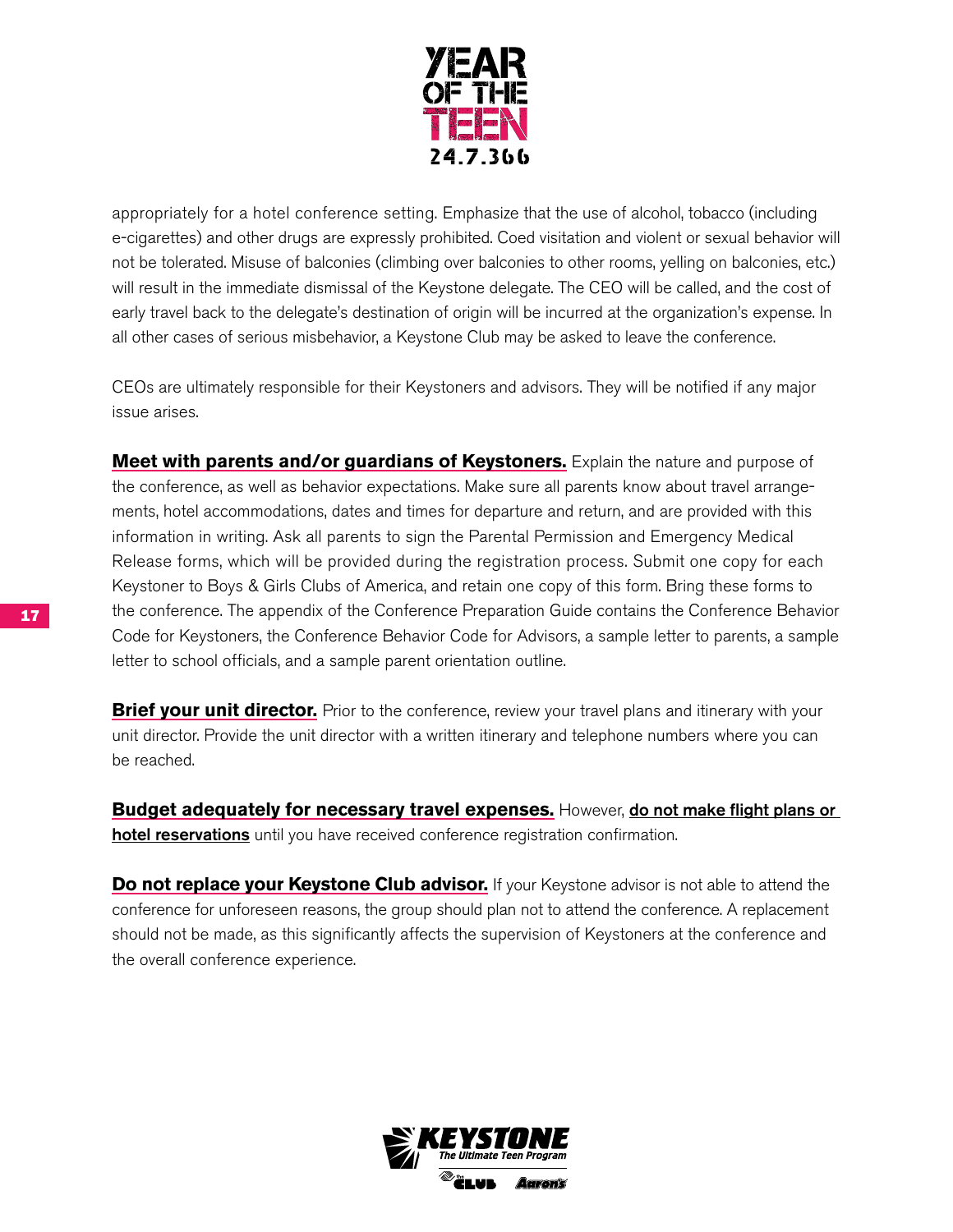

## AT THE NATIONAL KEYSTONE CONFERENCE

**Check room arrangements and familiarize Keystoners with the hotel.** After check-in, meet with Keystoners, share room and emergency telephone numbers, and be sure accommodations are satisfactory. (It is a good idea to call the hotel to make certain your accommodations have been properly arranged before departing for the conference.) Walk through the hotel as a group to become familiar with the facility. Point out fire exits and review emergency evacuation procedures.

**Revisit the Conference Behavior Code.** Take a few minutes to review the Conference Behavior Code with your Keystoners. Discuss the dress code and behavior you expect all to display as representatives of your Boys & Girls Club. Help them understand their role as Keystone Club ambassadors. Each Keystoner who attends the conference must sign the Conference Behavior Code, and it should be returned to Boys & Girls Clubs of America.

#### **Know where Keystoners are and be sure they know how to reach you at all times.**

Remember, your primary job is to supervise and provide support for your Keystoners. You are responsible for their safety and the quality of their experience both day and night.

**Review the conference program and help your Keystoners identify sessions that will benefit them most.** A variety of sessions will be offered on-site in the three breakout session tracks: Teen Issues and Answers – What's on my Plate, Keystone 2.0 – Finding your Gold, and Fun in the Club track – Believe in the Hype. Direct your Keystoners to the sessions that best fit their knowledge of Keystoning and overall experience, and record session choices in your conference program. Remind Keystoners to be on time for sessions and stay from beginning to end. Arrange to meet Keystoners at the end of the day to discuss their experiences and your own. If your Keystoners elect to serve in leadership roles at the conference, (e.g., reporter for myclubmylife, focus groups, etc.), check the conference program for dates and times of these special sessions and have Keystoners record this information in their programs.

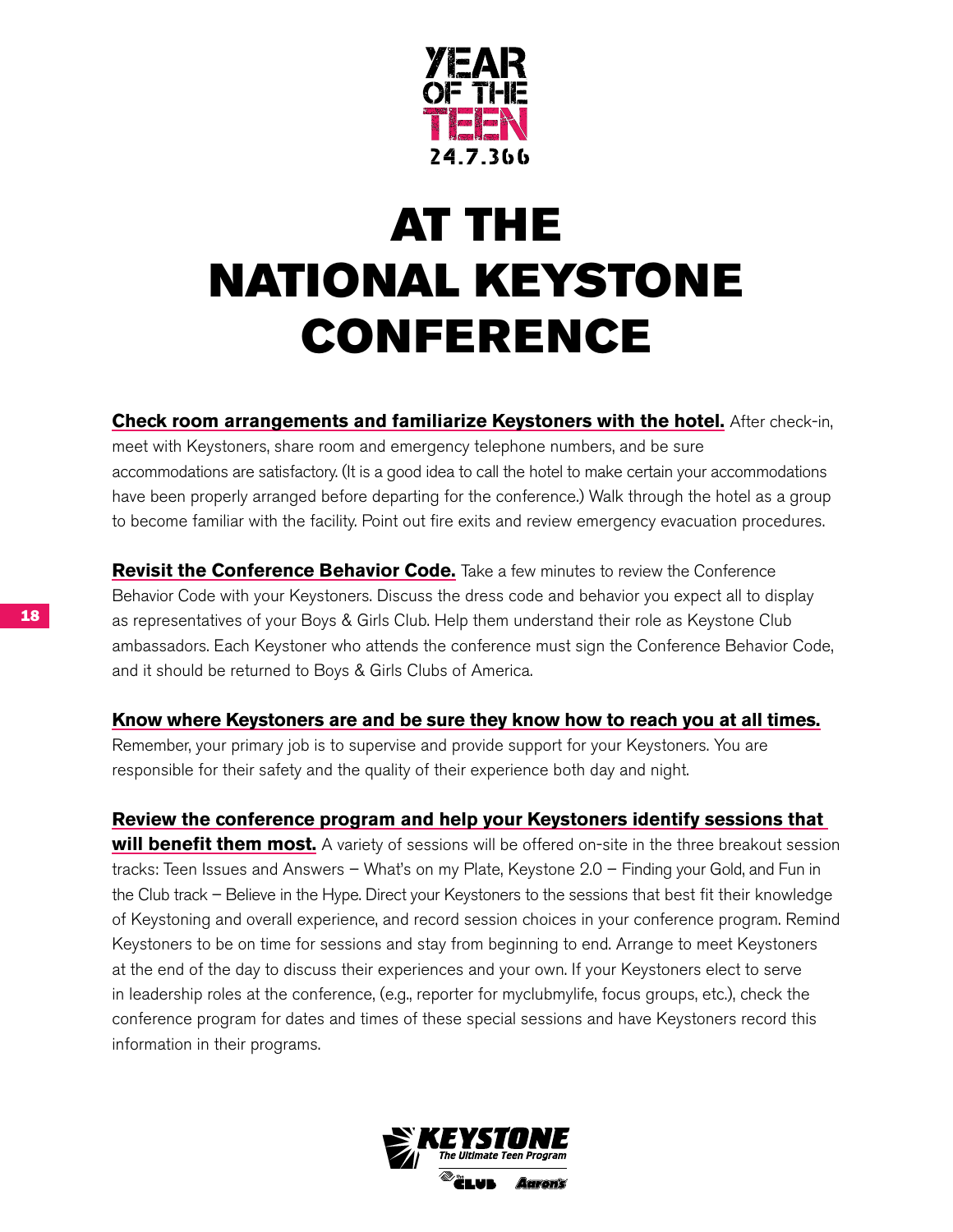

**Be a positive role model for Keystoners.** Attend all scheduled meetings for advisors and all advisor sessions, assist with conference tasks (e.g., security, traffic management, hospitality), observe all rules listed in the Conference Behavior Code for Advisors, dress appropriately for all conference sessions and activities, and abide by curfew along with your Keystoners. Drinking and smoking (including e-cigarettes) are not allowed at the conference. Do not leave the conference facility without your Keystoners.

**Prepare Keystoners for roll call. Each Keystone Club can have its Keystone chant videotaped upon conference check-in.** Cheers should be pre-rehearsed and no longer than 30 seconds. Roll call is designed to build spirit and unity. Roll call will be shown on the hotel's television network. Spend time with your Keystone Club members to practice their chant prior to attending the conference.

## AFTER THE NATIONAL KEYSTONE CONFERENCE

**Meet with Keystoners to evaluate the conference experience.** Using the conference program as a guide, discuss the activities of each day. Allow Keystoners to describe their experiences and what they learned. Solicit and record recommendations for next year's conference. Invite the CEO and unit director to sit in on this meeting. Ask your Keystoners to complete the survey that will be emailed by your National Keystone co-advisors.

**Identify ways Keystoners can apply what they learn.** Discuss with Keystoners steps to improve their Keystone Club. Identify new service projects and fundraising ideas. Look at innovative programs and activities in each of the focus areas of Keystoning. Plan ways to implement this year's National Keystone Project: Future Readiness. Discuss how Club members can keep in touch with Keystoners they meet at the conference.

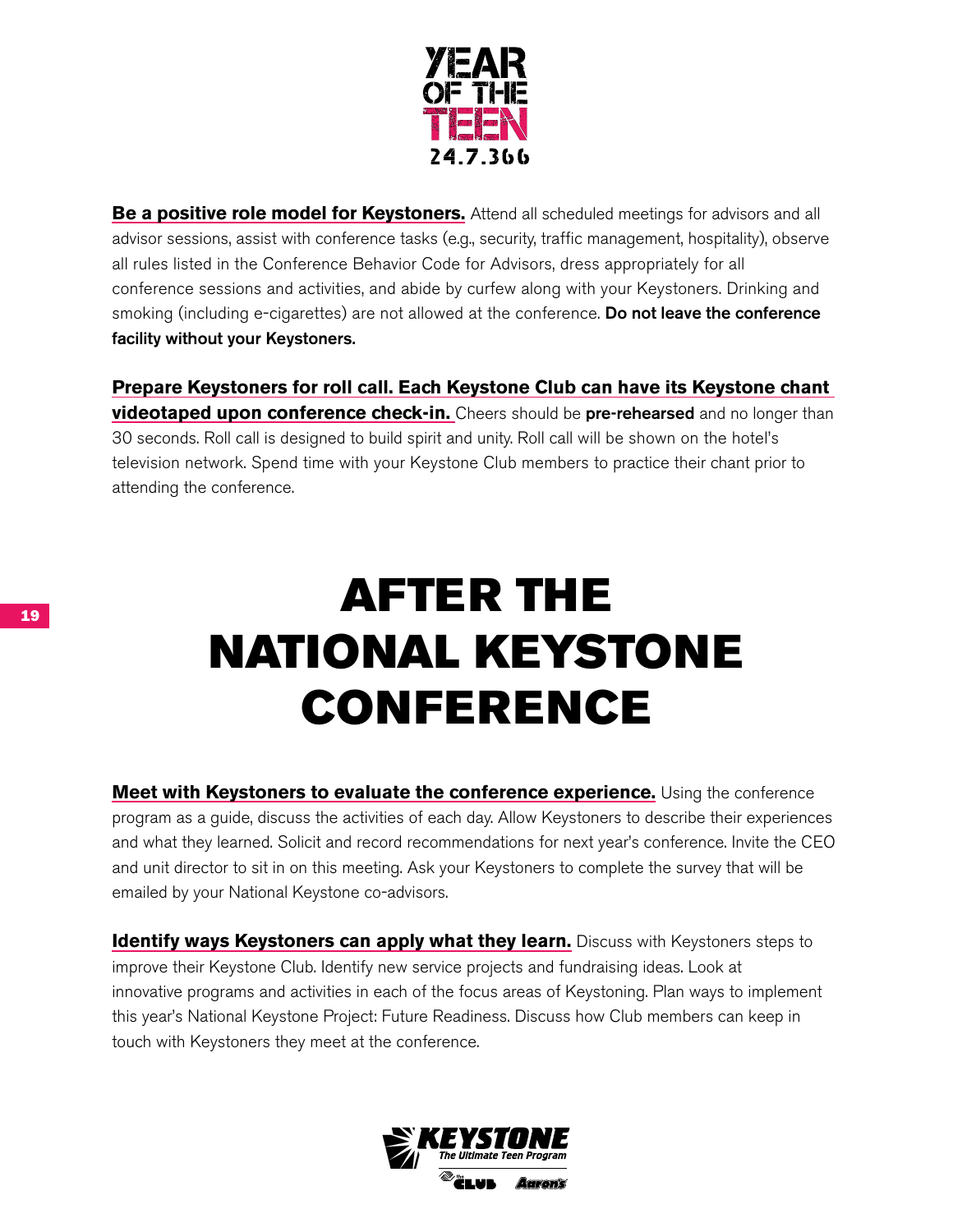

**Prepare and send appropriate thank-you letters.** Have Keystoners identify those individuals and groups that helped make their conference trip possible. Parents, financial supporters, travel arrangers and others who helped should receive thank-you notes from the Keystone Club.

**Prepare a written report.** The Club's CEO should prepare a report for the Club's board of directors. If possible, a Keystoner can present the report directly to the board. The report can also be the basis of an article for the Club newsletter or local newspaper.

## REMINDERS



Review conference materials and check the Keystone Online Community for regular updates.



Review behavior codes, Parental Permission & General Waiver Form, and submit signed copies to BGCA.



Orient parents.



Review progress with unit director.

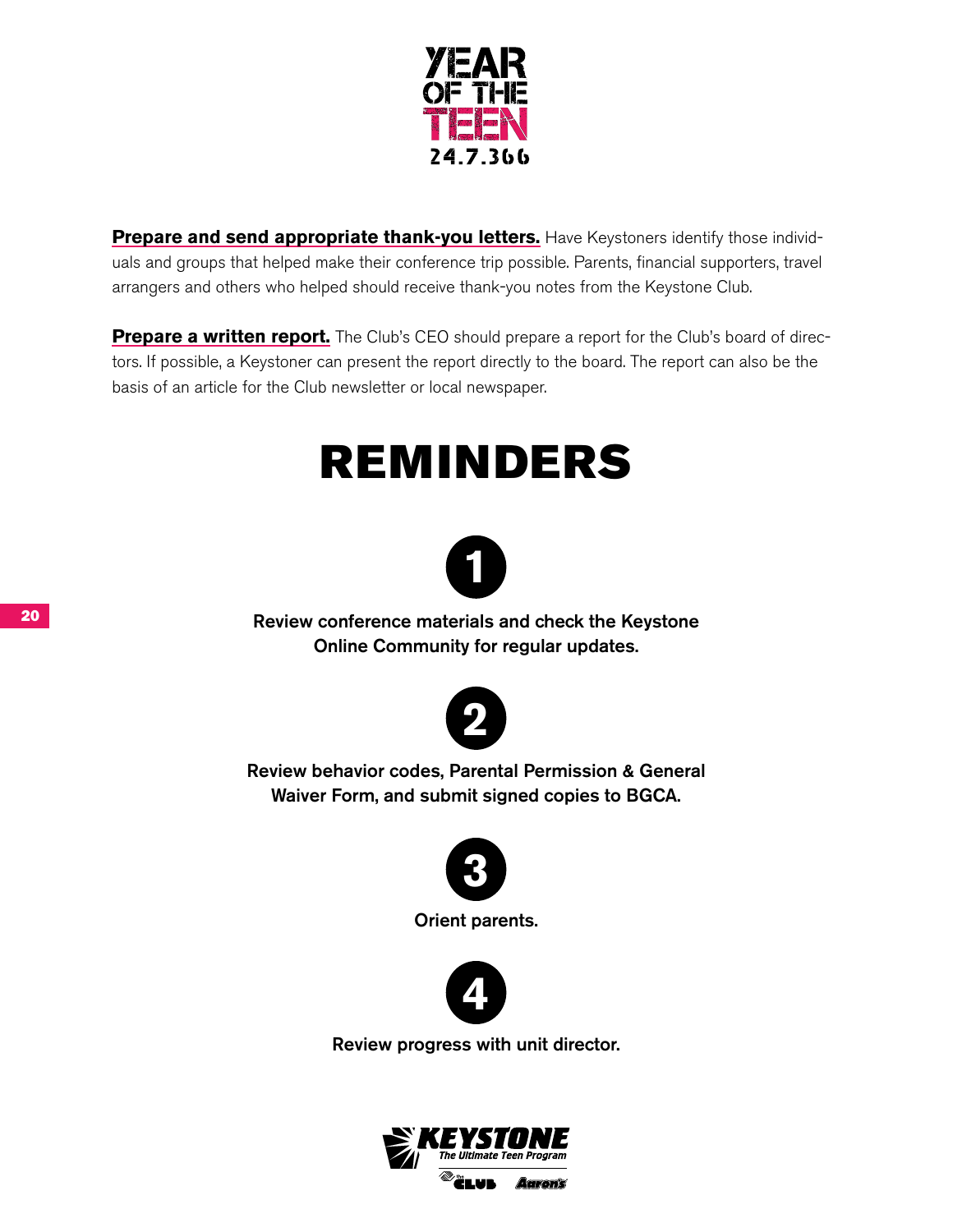

# KEYSTONE CONFERENCE GLOSSARY

#### **Briefing**

The orientation all Keystoners and advisors must attend before participating in any conference activity. Briefing is part of conference check-in.

#### Conference Manager

The Boys & Girls Clubs of America staff member who coordinates all planning and work done by the steering committee.

#### **Curfew**

The time all Keystoners must be in their own rooms.

#### Gamesroom

The room at the conference where social activities are based and attendees can get to know one another.

#### General Session

Usually the first session of each conference day, when all attendees gather in one place for a presentation by a special guest speaker.

#### **Headquarters**

The room at the conference where attendees receive information about conference activities and sessions.

#### Keystone Security

Advisors who patrol hotel hallways after curfew to make sure there are no disturbances.

#### National Staff

Staff members who work for Boys & Girls Clubs of America at national headquarters.

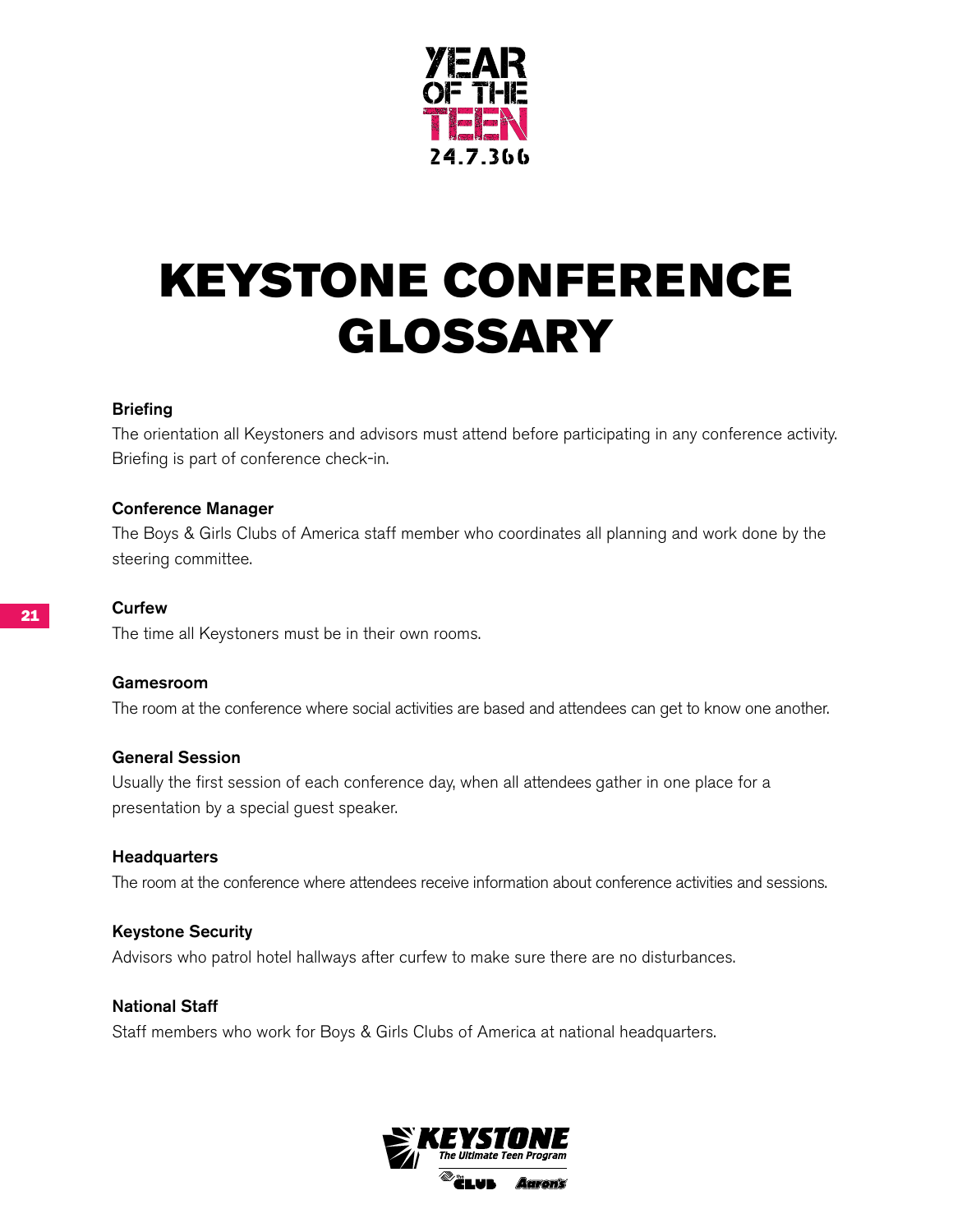

#### **KEYSTONE CONFERENCE GLOSSARY (Continued)**

#### Opening Session

A general session for all attendees that officially opens the conference and includes a welcome and roll call.

#### Roll Call

Part of the opening session during which videotaped chants by Keystone Clubs are presented, building spirit and unity.

#### Steering Committee

Composed of Keystoners on the Youth Steering Committee and their advisors on the Adult Steering Committee, this group plans the conference. The committee meets in the fall to plan the program and plays a major role in running the conference.

For additional information on how to best prepare your Keystone Club for this exciting opportunity, please contact Keystoneclubs@bgca.org

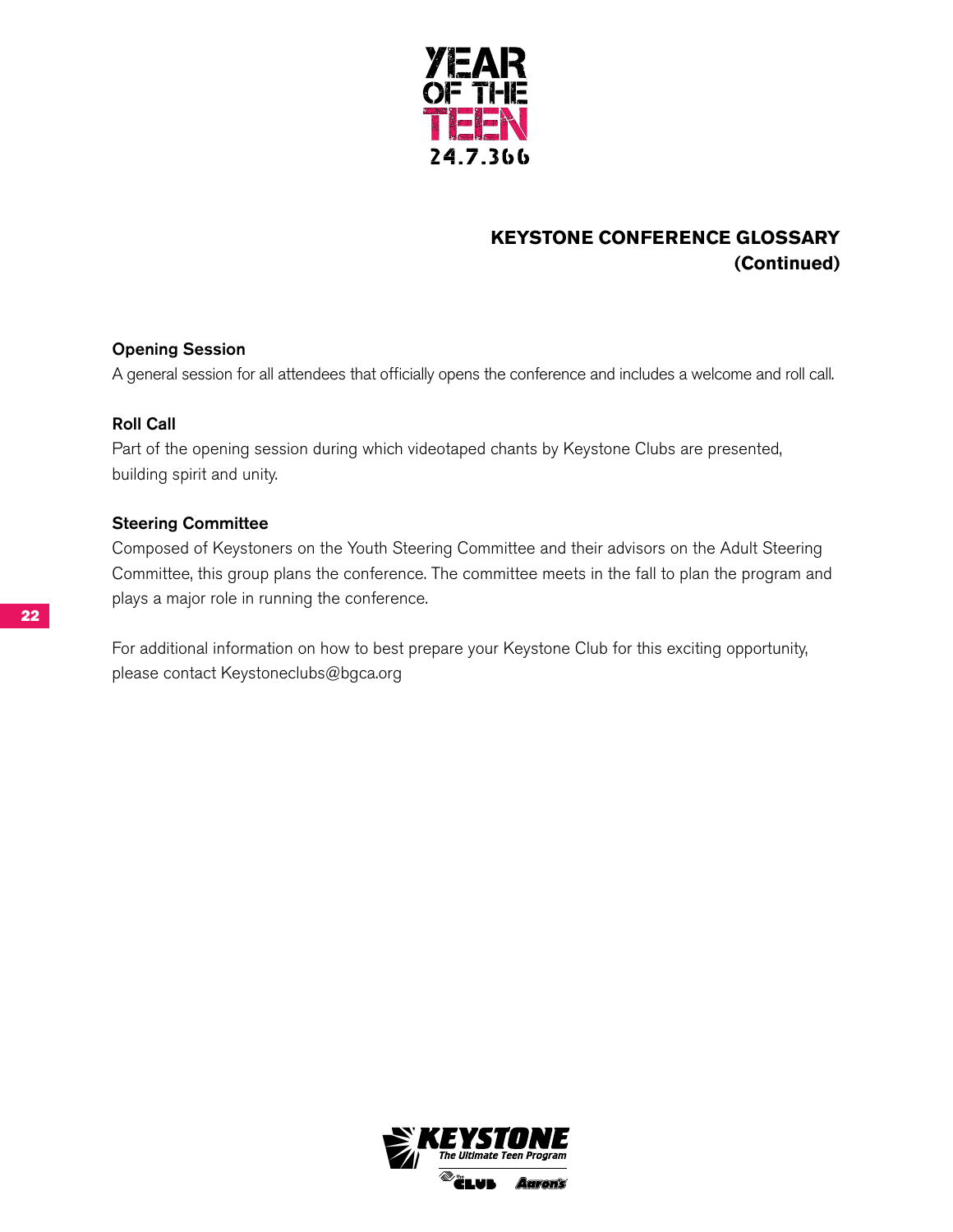

### APPENDIX A

*[type on Club letterhead]*

#### **National Keystone Conference Sample Letter to Parents**

Dear [Name of Parent]:

We are pleased to inform you that **[name of Keystoner]** has earned the privilege of representing the **[name of your** Club] at the 2016 National Keystone Conference in Dallas, Texas on March 17-19, 2016. This privilege was earned based on *[detail how the Keystoner earned this honor]*. You should be very proud of your *[son's/daughter's]* achievement.

The National Keystone Conference is an opportunity for Keystoners to enhance their leadership skills and personal development. The conference brings together some 2,500 Keystoners and their advisors from Boys & Girls Clubs across the country and BGCA - Afflicated Youth Centers on U.S. Military Installations around the world to discuss the critical issues facing young people today. There will be **[number]** Keystoners attending the conference from the [name of your Club]. Supervision will be provided by [name of adult advisor(s) and chaperone(s)]. Your [son/ daughter] will be rooming with [names of roommates] at the Omni Dallas Hotel, 555 S. Lamar, Dallas, Texas. 75202. Conference sessions and workshops will be held at the Omni Dallas Hotel and the Dallas Kay Bailey Hutchins Convention Center at 650 S. Griffin St. Dallas, Texas 75202.

Departure for the conference will be from **[location]** at **[time and date]**. We will arrive in Dallas at approximately **[time]**. We will travel by **[mode of transportation and names of drivers, if car or van is used]. We will leave the** conference on [date and time]. Keystoners will be returned to [location] at approximately [time] on [date]. While we are at the conference, [name of unit director], [specific title of unit director] of [name of Club], will be kept informed of daily activities. If you have any questions, you may contact **[name of unit director]** at **[work and** home phone numbers].

A parent meeting is scheduled for **[date and location]** to discuss details related to the conference, answer questions, and introduce the adult advisor(s) who will accompany the Keystoners. Prior to the meeting, please:

- 1. Review the enclosed Conference Program Schedule.
- 2. Sign the enclosed Parent Permission and Emergency Medical Release Form, and return to me at the meeting.
- 3. Submit the enclosed letter with your signature to the principal of your child's school, and return the signed letter to me at the meeting.
- 4. Review the enclosed Conference Behavior Code for Keystoners with your [son/daughter].

If you have any questions, please do not hesitate to call me at **[phone number]**.

Sincerely,

Keystone Club Advisor

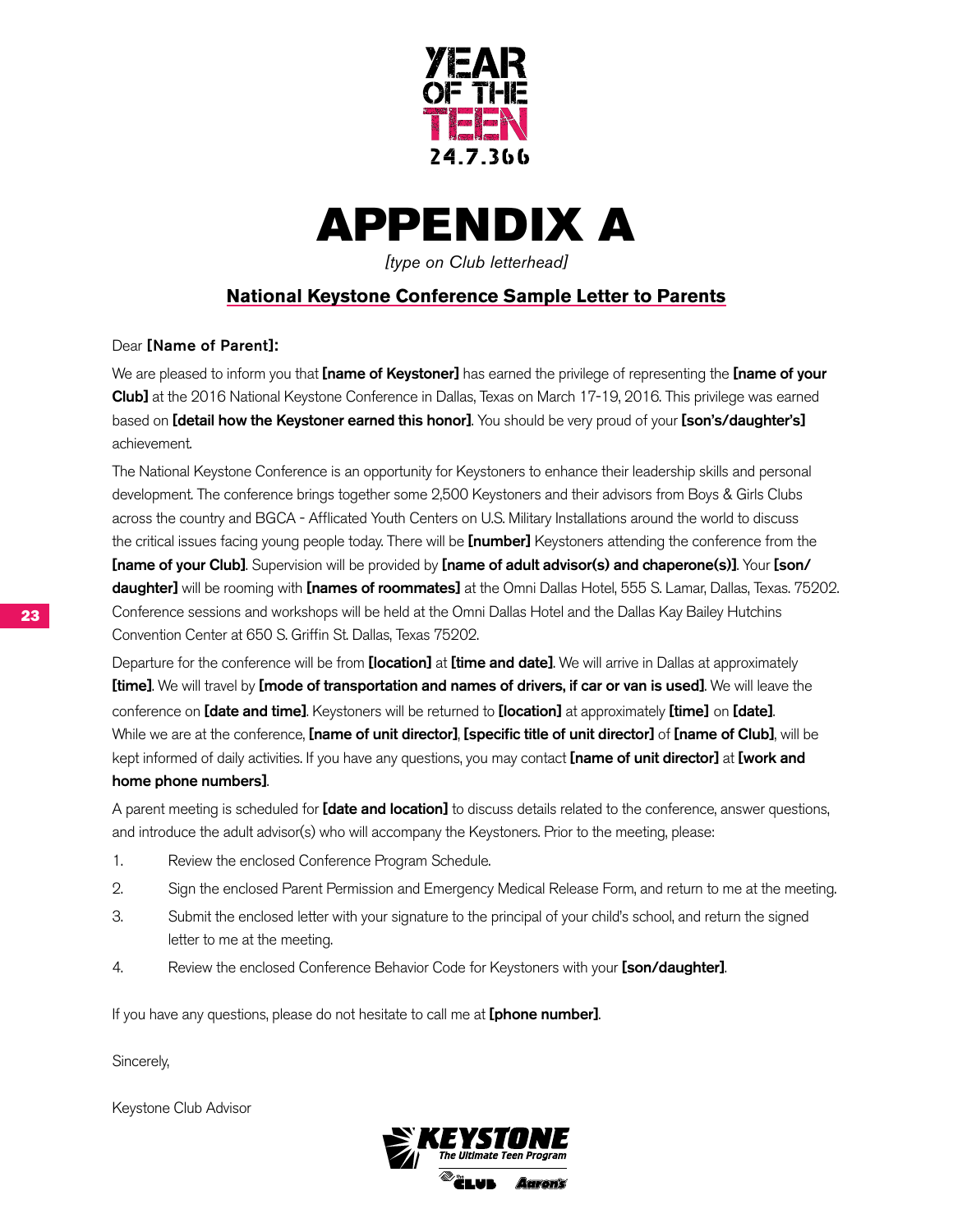

### APPENDIX B

*[type on Club letterhead]*

#### **National Keystone Conference Sample Letter to School Official**

Dear [Name of School Official]:

We are pleased to inform you that *[name of Keystoner]* has been selected to represent the *[name of Club]* at the 2016 National Keystone Conference in Dallas, Texas, on March 17-19, 2016.

As you can see from the enclosed Conference Program Schedule, the National Keystone Conference is an educational experience and an opportunity to enhance leadership skills and personal development. This conference brings together some 2,500 Keystoners and their advisors from Boys & Girls Clubs across the country to discuss relevant issues facing teens today. We at the [name of Club] feel this will be a tremendous growth opportunity for **[name of Keystoner]**.

[Name of Keystoner] has worked very hard to earn this opportunity. The [name of Club] and the parents of [name of Keystoner] are requesting permission for [name of Keystoner] to be excused from school on [dates] to attend this National Keystone Conference. [He/She] will make up any schoolwork missed during this time.

If you have any questions concerning this request, feel free to contact me at [phone number]. To indicate your consent, please sign in the appropriate space below.

Sincerely,

 $\mathcal{L}_\mathcal{L} = \{ \mathcal{L}_\mathcal{L} = \{ \mathcal{L}_\mathcal{L} = \{ \mathcal{L}_\mathcal{L} = \{ \mathcal{L}_\mathcal{L} = \{ \mathcal{L}_\mathcal{L} = \{ \mathcal{L}_\mathcal{L} = \{ \mathcal{L}_\mathcal{L} = \{ \mathcal{L}_\mathcal{L} = \{ \mathcal{L}_\mathcal{L} = \{ \mathcal{L}_\mathcal{L} = \{ \mathcal{L}_\mathcal{L} = \{ \mathcal{L}_\mathcal{L} = \{ \mathcal{L}_\mathcal{L} = \{ \mathcal{L}_\mathcal{$ Keystone Club Advisor **Date**  $\mathcal{L}_\mathcal{L} = \{ \mathcal{L}_\mathcal{L} = \{ \mathcal{L}_\mathcal{L} = \{ \mathcal{L}_\mathcal{L} = \{ \mathcal{L}_\mathcal{L} = \{ \mathcal{L}_\mathcal{L} = \{ \mathcal{L}_\mathcal{L} = \{ \mathcal{L}_\mathcal{L} = \{ \mathcal{L}_\mathcal{L} = \{ \mathcal{L}_\mathcal{L} = \{ \mathcal{L}_\mathcal{L} = \{ \mathcal{L}_\mathcal{L} = \{ \mathcal{L}_\mathcal{L} = \{ \mathcal{L}_\mathcal{L} = \{ \mathcal{L}_\mathcal{$ Parent/Guardian Date  $\mathcal{L}_\mathcal{L} = \{ \mathcal{L}_\mathcal{L} = \{ \mathcal{L}_\mathcal{L} = \{ \mathcal{L}_\mathcal{L} = \{ \mathcal{L}_\mathcal{L} = \{ \mathcal{L}_\mathcal{L} = \{ \mathcal{L}_\mathcal{L} = \{ \mathcal{L}_\mathcal{L} = \{ \mathcal{L}_\mathcal{L} = \{ \mathcal{L}_\mathcal{L} = \{ \mathcal{L}_\mathcal{L} = \{ \mathcal{L}_\mathcal{L} = \{ \mathcal{L}_\mathcal{L} = \{ \mathcal{L}_\mathcal{L} = \{ \mathcal{L}_\mathcal{$ School Official Date Date Date  $\mathcal{L}_\mathcal{L} = \{ \mathcal{L}_\mathcal{L} = \{ \mathcal{L}_\mathcal{L} = \{ \mathcal{L}_\mathcal{L} = \{ \mathcal{L}_\mathcal{L} = \{ \mathcal{L}_\mathcal{L} = \{ \mathcal{L}_\mathcal{L} = \{ \mathcal{L}_\mathcal{L} = \{ \mathcal{L}_\mathcal{L} = \{ \mathcal{L}_\mathcal{L} = \{ \mathcal{L}_\mathcal{L} = \{ \mathcal{L}_\mathcal{L} = \{ \mathcal{L}_\mathcal{L} = \{ \mathcal{L}_\mathcal{L} = \{ \mathcal{L}_\mathcal{$ School Official's Title

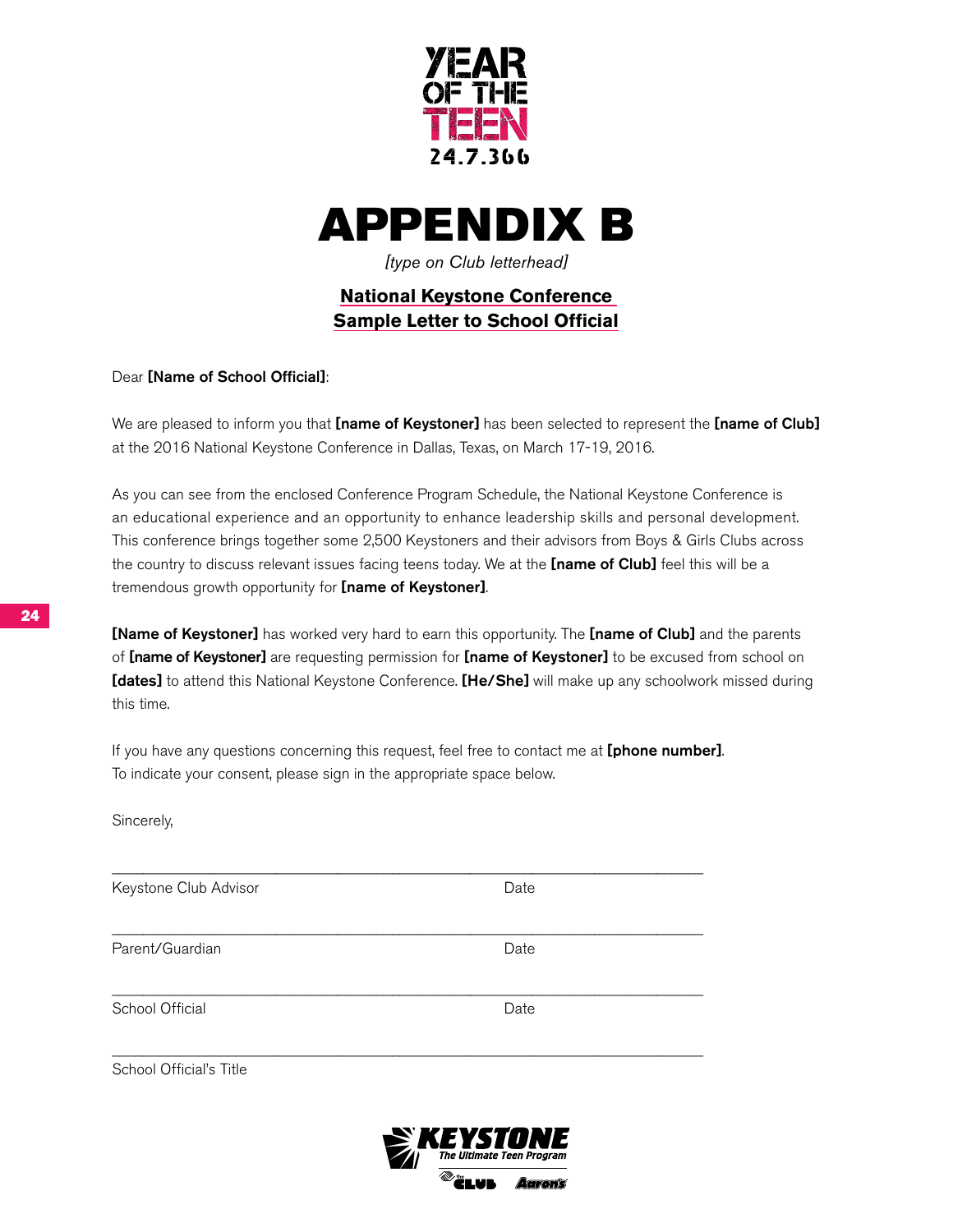

### APPENDIX C

**National Keystone Conference** 

**Sample Parent Orientation Meeting Outline**

#### I. Welcome

- A. Introduce advisors and Keystoners who will attend the conference
- B. Explain purpose of meeting

#### II. About The Conference

- A. Purpose and objectives
- B. Program highlights

#### III. Finances

- A. How Keystoners raised money to attend the conference
- B. What the conference will cost
- C. Additional spending money (if needed)

#### IV. Travel Arrangements

- A. Itinerary
- B. Mode of transportation
- C. Drivers

#### V. Accommodations and Arrangements

- A. Hotel room accommodations
- B. Rooming arrangements
- C. Weather (appropriate clothing)
- D. Emergency telephone numbers

#### VI. Conference Rules

- A. Behavior codes for Keystoners and advisors
- B. Supervision by advisors
- C. Other expectations and suggested conference attire

#### VII. Forms Needed

- A. Parental Permission/General Waiver
- B. School permission

#### VIII. Questions